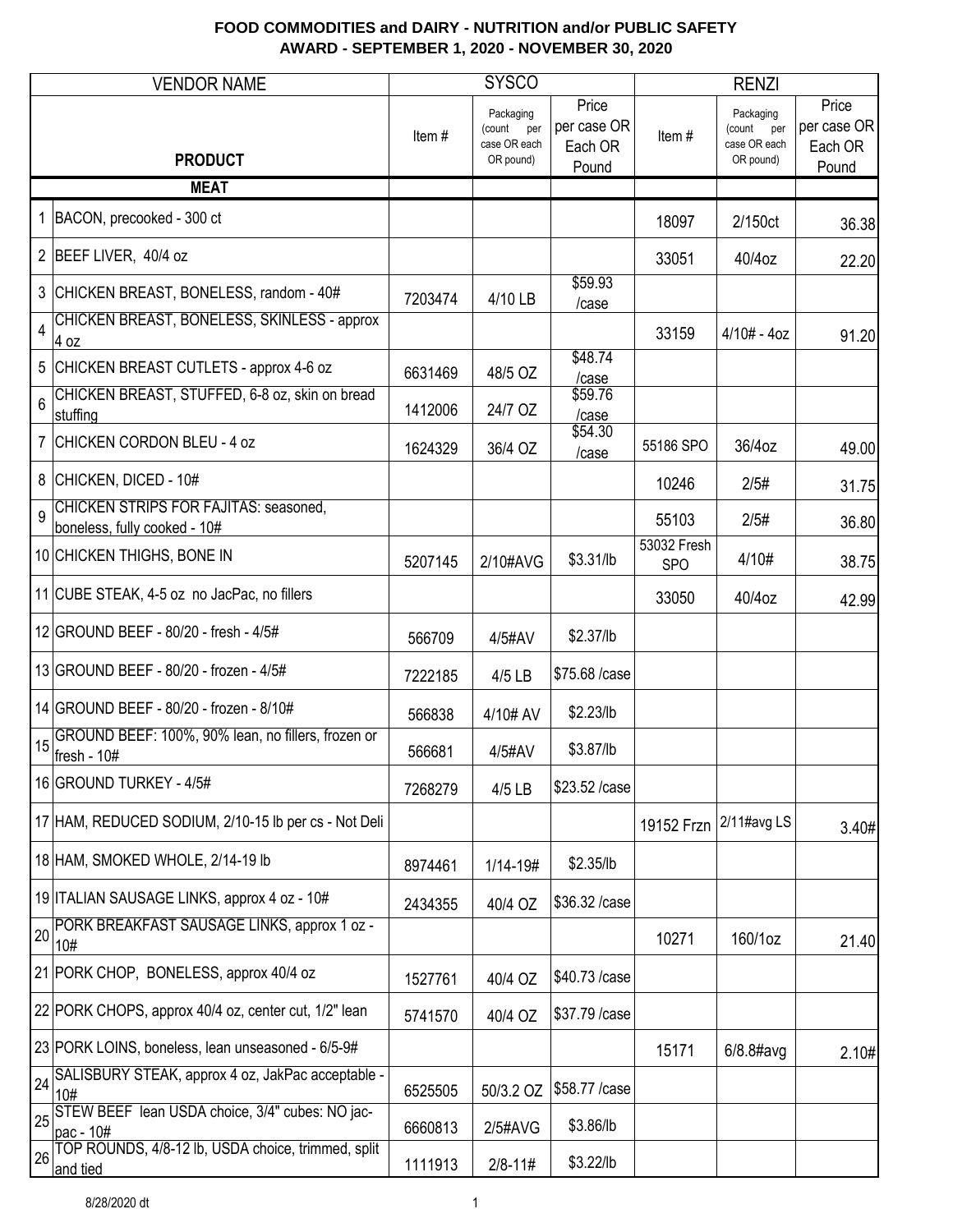|                | <b>VENDOR NAME</b>                                                                           |         | <b>SYSCO</b> |                             |           | <b>RENZI</b>         |       |
|----------------|----------------------------------------------------------------------------------------------|---------|--------------|-----------------------------|-----------|----------------------|-------|
| 27             | TURKEY BREAST, 2/8-10lb, premium grade, not deli,<br>cooked, skinless                        |         |              |                             | 54036     | $2/10\#avg$          | 2.91# |
|                | <b>FROZEN FOOD</b>                                                                           |         |              |                             |           |                      |       |
|                | 1   BABY BACK RIBS - 16/2.25#                                                                |         |              |                             | 17111     | 16/2.5#avg           | 4.16# |
| $\overline{2}$ | BEEF PATTIES: 80% lean, 100% beef, 3 patties/pound,<br>round, paper in between patties - 10# | 2388702 |              | 60/5.33OZ   \$68.58 / case  |           |                      |       |
|                | 3 BREAKFAST SAUSAGE PATTIES - approx 1 oz                                                    |         |              |                             | 10498     | 160/1oz              | 25.45 |
| $\overline{4}$ | <b>BREAKFAST SAUSAGE PATTIES, VEGETARIAN -</b><br>$112$ / $cs$                               | 4800451 |              | 112/1.34OZ \$52.88 / case   | 23048 SPO | 112/1.34oz           | 48.15 |
|                | BREADED CHICKEN PATTY, approx 3 oz, oven<br>ready, white meat                                |         |              | NO AWARD                    |           |                      |       |
|                | 6 BREADED FISH COOKED                                                                        |         |              |                             | 40156     | 80/3.6oz             | 43.00 |
| $\overline{7}$ | BREADED FISH : uncooked, ready to bake, NOT<br>DEEP FRY, comparable to Pier 17               | 1072982 | 4/2.5 LB     | \$45.40 /case               | 40161 SPO | 46/3.6oz             | 27.00 |
|                | 8   BREADED FISH FILLETS - approx 4 oz                                                       | 5014661 | 1/10 LB      | \$31.96 /case               |           |                      |       |
| 9              | CHICKEN BREAST, BONELESS, SKINLESS                                                           | 7203474 | 4/10 LB      | \$59.93 /case               |           |                      |       |
| 10             | CHICKEN BREASTS, approx 6.5 oz, bone in and skin<br>on, no backs, no ribs, IQF               |         |              | <b>NO AWARD</b>             |           |                      |       |
|                | 11 CHICKEN FILLETS, BREADED - approx 4 oz                                                    |         |              |                             | 55058     | 40/4oz               | 31.00 |
|                | 12 CHICKEN LEGS - approx 6 oz, IQF                                                           | 7917707 | 60/8.7 OZ    | \$47.43 /case               |           |                      |       |
| 13             | CHICKEN MEAT, DICED: cooked, white & dark meat,<br><b>IQF</b>                                |         |              | NO AWARD                    |           |                      |       |
|                | 14 CHICKEN NUGGET                                                                            |         |              |                             | 55054     | 225/.71oz            | 19.65 |
|                | 15 CHICKEN PATTY                                                                             |         |              |                             | 53210     | 2/5#                 | 12.25 |
|                | 16 CUBED PORK                                                                                |         |              |                             | 17079     | 2/5#                 | 24.70 |
|                | 17 DANISH - assorted                                                                         |         |              |                             | 51236     | 50/1.25oz            | 21.99 |
|                | 18 DICED TURKEY                                                                              |         |              |                             | 10161     | 2/5#                 | 25.80 |
|                | 19 DINNER ROLLS - 1 oz - proof & bake                                                        |         |              |                             | 51196     | 150/1.25oz           | 30.55 |
|                | 20 DONUT - assorted                                                                          |         |              |                             | 51119     | 126/1.3oz            | 27.95 |
|                | 21 FISH NUGGETS - approx 1 oz                                                                |         |              |                             | 40157     | 4/5#                 | 58.15 |
|                | 22 FRENCH FRIES                                                                              |         |              |                             | 34115     | 6/5#                 | 18.29 |
|                | 23 FRENCH TOAST - SLICES, Not Sticks                                                         | 1783927 |              | 144/1.5 OZ   \$42.35 / case | 27036 SPO | 12/12ct              | 45.95 |
|                | 24 GARLIC BREAD - PRE-SLICED, Individual - 125/bx                                            |         |              |                             | 51647     | 125/1.2oz            | 23.99 |
|                | 25 HASHBROWN - approx 2.25 oz                                                                |         |              |                             | 34210     | 240/2.25oz           | 43.98 |
|                | 26 HOT DOGS - All Beef                                                                       |         |              |                             | 23080     | 80/2oz<br>$(10\#cs)$ | 26.50 |
|                | 27 HOT DOGS (approx 80 cs)                                                                   | 1073485 | $2/5$ LB     | \$29.25 /case               |           |                      |       |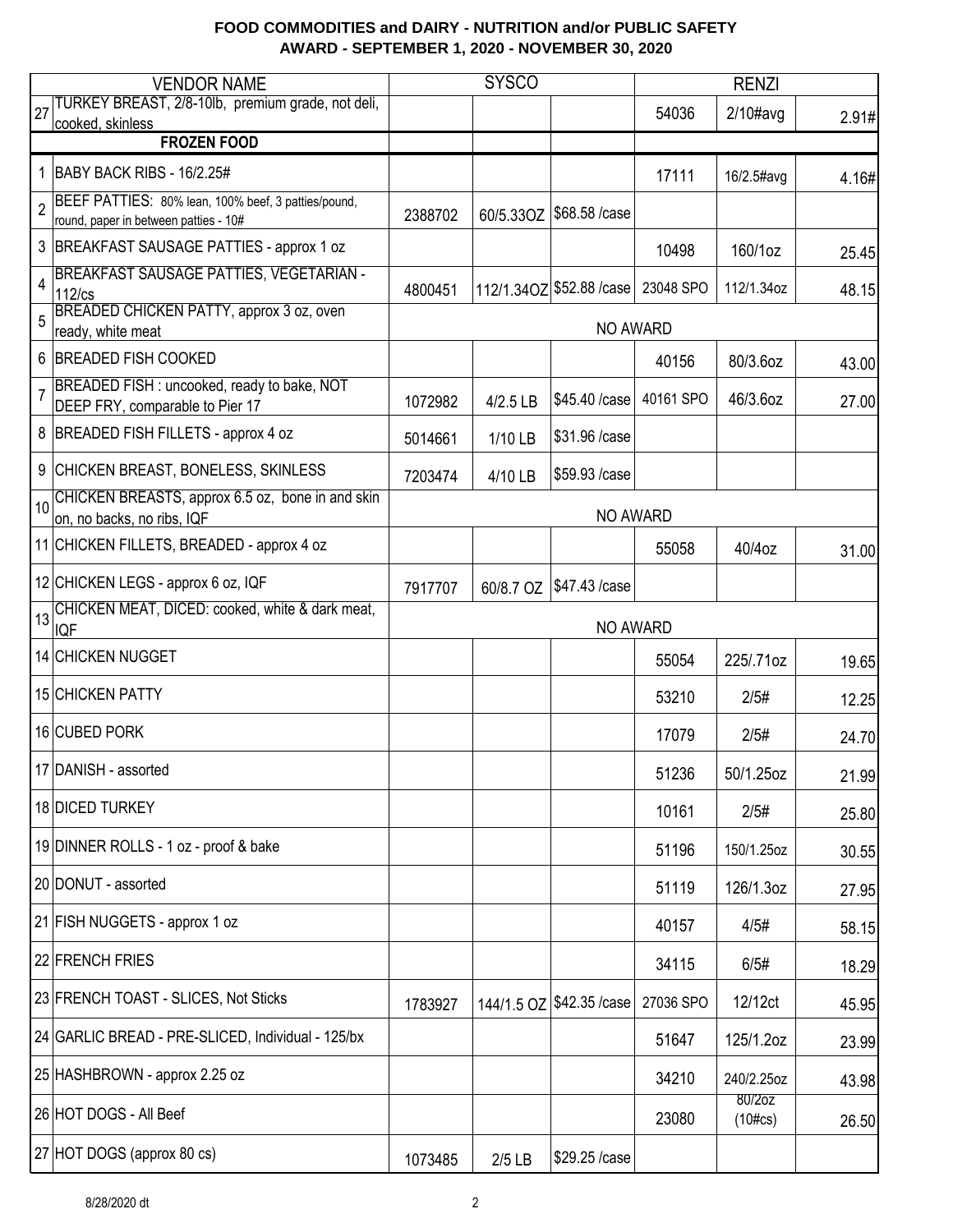| <b>VENDOR NAME</b>                            |         | <b>SYSCO</b> |                   | <b>RENZI</b> |                      |       |
|-----------------------------------------------|---------|--------------|-------------------|--------------|----------------------|-------|
| 28 HOT DOGS - LOW SODIUM                      |         |              | NO AWARD          |              |                      |       |
| 29 HOT DOGS - TURKEY                          | 9822586 | $2/5$ LB     | \$17.59 / case    |              |                      |       |
| 30 ITALIAN SAUSAGE CUBES: cooked              |         |              |                   | 10489        | 4/5#                 | 56.67 |
| 31 MANICOTTI - approx 3 oz                    |         |              |                   | 35243        | 60/2.75oz            | 30.65 |
| 32 MEATBALLS                                  |         |              |                   | 11234        | 10#                  | 21.60 |
| 33 MEATLOAF SLICES                            |         |              |                   | 33167        | 75/3.2oz<br>15# case | 52.42 |
| 34 OMELETS - approx 1 oz                      | 9546797 | 200/1 OZ     | \$34.00 / case    |              |                      |       |
| 35 OMELETS - approx 3 oz                      | 7360704 | 72/3.5 OZ    | \$48.15 /case     |              |                      |       |
| 36 PANCAKES                                   |         |              |                   | 46034        | 144/1.2oz            | 22.85 |
| 37 PANCAKES - BUTTERMILK - approx 1.2 oz      |         |              |                   | 46001        | 144/1.3oz            | 19.30 |
| 38 PEPPERONI: sliced                          |         |              |                   | 32067        | 10#                  | 32.76 |
| 39 PIE SHELLS - 10" - Unbaked                 |         |              |                   | 48006        | 20ct                 | 22.46 |
| 40 PIZZA, CHEESE, 5" ROUND - approx 5 oz      | 9127358 | 48/6 OZ      | \$47.07 /case     |              |                      |       |
| 41 PIZZA CRUST, sheet pan - approx 24 oz      |         |              |                   | 38713        | 12/24oz              | 20.00 |
| 42 PIZZA CRUST, sheet pan - approx 44 oz      |         |              |                   | 37807        | 10/43oz              | 24.00 |
| 43 PIZZA TOPPING, SAUSAGE                     |         |              | <b>NO AWARD</b>   |              |                      |       |
| 44 POLLOCK POTATO CRUNCH NUGGET - approx 1 oz |         |              | <b>NO AWARD</b>   |              |                      |       |
| 45 POPCORN CHICKEN, Plain                     |         |              |                   | 55121        | 2/5#                 | 26.95 |
| 46 PORK BBQ RIBETTES, cooked, approx 3-4 oz   |         |              |                   | 33024        | 75/3.2oz             | 59.68 |
| 47 POTATOES, CUBED (to pan fry)               |         |              |                   | 34109        | 4/5#                 | 29.20 |
| 48 PULLED TURKEY                              |         |              |                   | 52031        | 2/5#                 | 40.05 |
| 49 RAVIOLI                                    |         |              |                   | 86212        | 4/3#                 | 25.15 |
| 50 STEAK UM                                   |         |              |                   | 33168        | 56/3oz               | 37.40 |
| 51 SWEET POTATO FRIES                         |         |              |                   | 34120        | 6/2.5#               | 29.75 |
| 52 STUFFED SHELLS - approx 2 oz               |         |              |                   | 35249        | 2/7.5#               | 40.54 |
| 53 TATOR TOT - approx 1 oz                    |         |              |                   | 34008        | 8/5#                 | 28.66 |
| 54 TURKEY, WHOLE - raw, frozen                |         |              |                   | 52030        | 2ct - 22/24#         | 1.35# |
| 55 TURKEY BREAST - raw, frozen                |         |              |                   | 52036        | $2/11$ #avg          | 2.99# |
| 56 UNBREADED FISH FILLETS - approx 4 oz       | 8085698 | 4/10 LB      | \$127.89<br>/case | 10662 SPO    | UPC#10029<br>76      | 28.70 |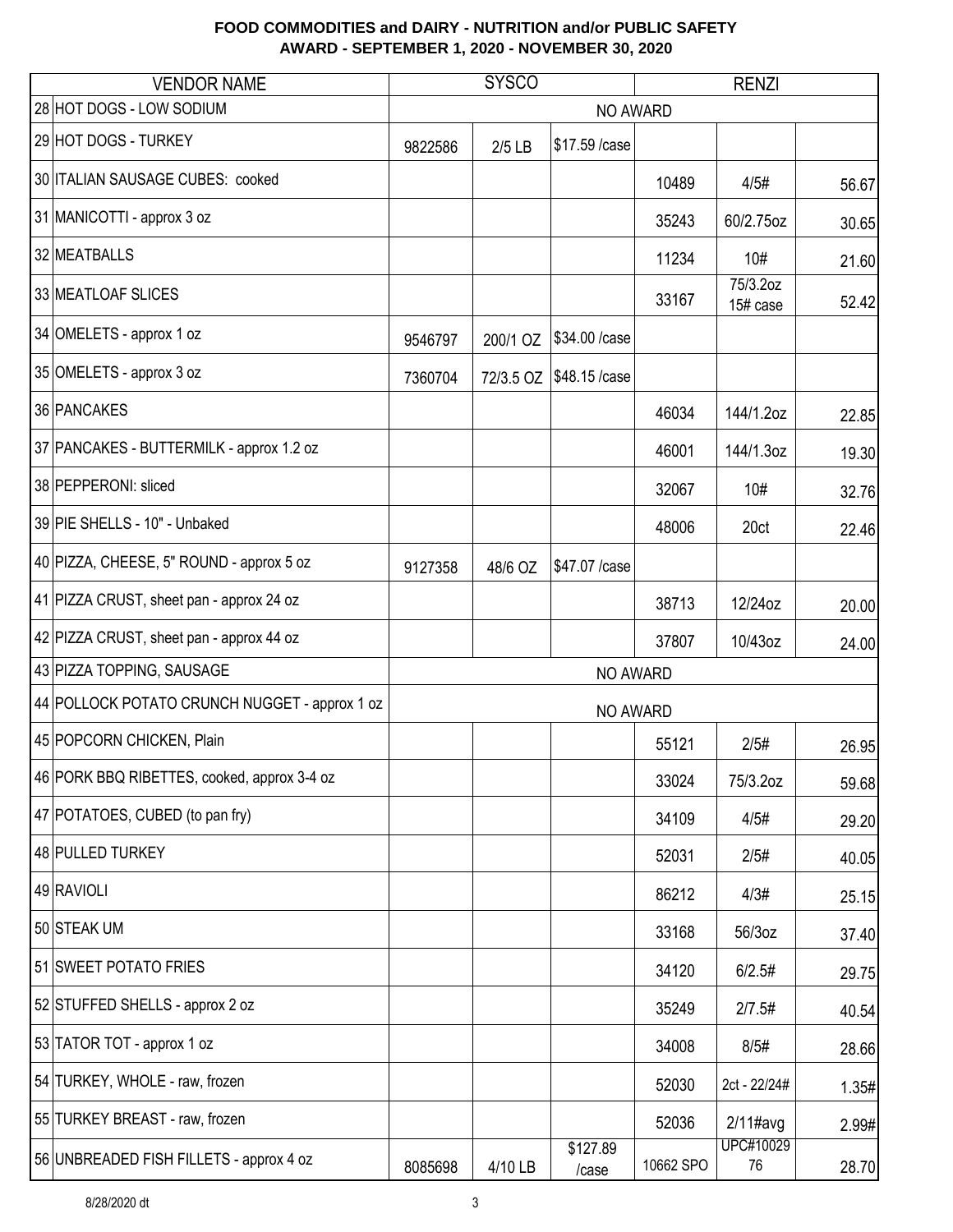|              | <b>VENDOR NAME</b>                    |         | <b>SYSCO</b> |                |           | <b>RENZI</b>           |       |
|--------------|---------------------------------------|---------|--------------|----------------|-----------|------------------------|-------|
|              | 57 UNBREADED VEAL PATTY - approx 4 oz | 2590222 | 1/10 LB      | \$45.84 /case  |           |                        |       |
|              | 58 VEGGIE BURGER, regular             | 2023125 | 48/3.4OZ     | \$60.26 /case  |           |                        |       |
|              | 59 VEGGIE BURGER, southwestern        | 9349960 | 48/3.4 OZ    | \$56.18 / case | 11075 SPO | 48/3.4oz               | 51.32 |
|              | 60 WAFFLES                            |         |              |                | 46009     | 144/1.23oz             | 17.75 |
|              | 61 WRAPS - 12"                        |         |              |                | 60048     | 6/12ct                 | 17.70 |
|              | <b>FISH</b>                           |         |              |                |           |                        |       |
| $\mathbf{1}$ | TUNA FISH - 12 oz                     | 7045083 | 24/12 OZ     | \$76.51 /case  | 43232 SPO | 24/12oz in<br>water    | 65.25 |
| $2^{\circ}$  | TUNA FISH - 66.5 oz                   |         |              |                | 64025     | 6/66.5oz in<br>water   | 44.00 |
|              | <b>EGGS</b>                           |         |              |                |           |                        |       |
|              | 1 EGG PATTIES - 1 oz - frozen         |         |              |                | 27062     | 144/1oz                | 19.80 |
|              | 2 EGG PATTIES - 1.5 oz - frozen       |         |              |                | 27049     | 120/1.5oz              | 25.55 |
|              | 3 EGG PATTIES - 1.75 oz - frozen      |         |              |                | 27092     | 144/1.75oz             | 34.65 |
|              | 4 EGG PATTIES - 2 oz - frozen         |         |              |                | 27093     | 100/2oz                | 26.80 |
|              | 5   FRESH EGGS - 15/doz - Large       |         |              |                | 28006     | 15doz                  | 14.15 |
|              | 6 FRESH EGGS - 30/doz - Large         |         |              |                | 28028     | <b>Medium</b><br>30doz | 22.28 |
|              | 7   PASTEURIZED EGGS - 15/2# - Large  |         |              |                | 27048     | 15/2#                  | 44.50 |
|              | 8 PEELED HARD COOKED - 25#            |         |              |                | 28108     | 25#                    | 47.99 |
|              | <b>PASTA &amp; GRAINS</b>             |         |              |                |           |                        |       |
|              | 1 BARLEY                              |         |              |                | 78309 SPO | 24/1#                  | 20.72 |
|              | 2 CASSEROLE EIbOW NOODLES             |         |              |                | 76884     | 2/10#                  | 19.95 |
|              | 3 EGG NOODLES                         |         |              |                | 84082     | 1/10#                  | 11.99 |
|              | 4 ELBOW MACARONI                      |         |              |                | 84073     | 20#                    | 15.65 |
|              | 5  LASAGNA NOODLES                    |         |              |                | 76879     | 12/1#                  | 15.80 |
|              | 6   RICE - par boil - $25#$           |         |              |                | 66014     | 25#                    | 14.40 |
|              | 7   RICE - par boil - $50#$           | 4323366 | 1/50 LB      | \$29.33 /case  |           |                        |       |
|              | 8   ROTINI - tricolor                 |         |              |                | 76882     | 2/10#                  | 24.79 |
|              | 9   ROTINI - plain                    |         |              |                | 84083     | 20#                    | 17.55 |
|              | 10 SHELLS - Medium Size               |         |              |                | 76913     | 20#                    | 19.98 |
|              | 11 SPAGHETTI                          |         |              |                | 84072     | 20#                    | 17.55 |
|              | $12$ ZITI                             |         |              |                | 84074     | 2/10#                  | 17.55 |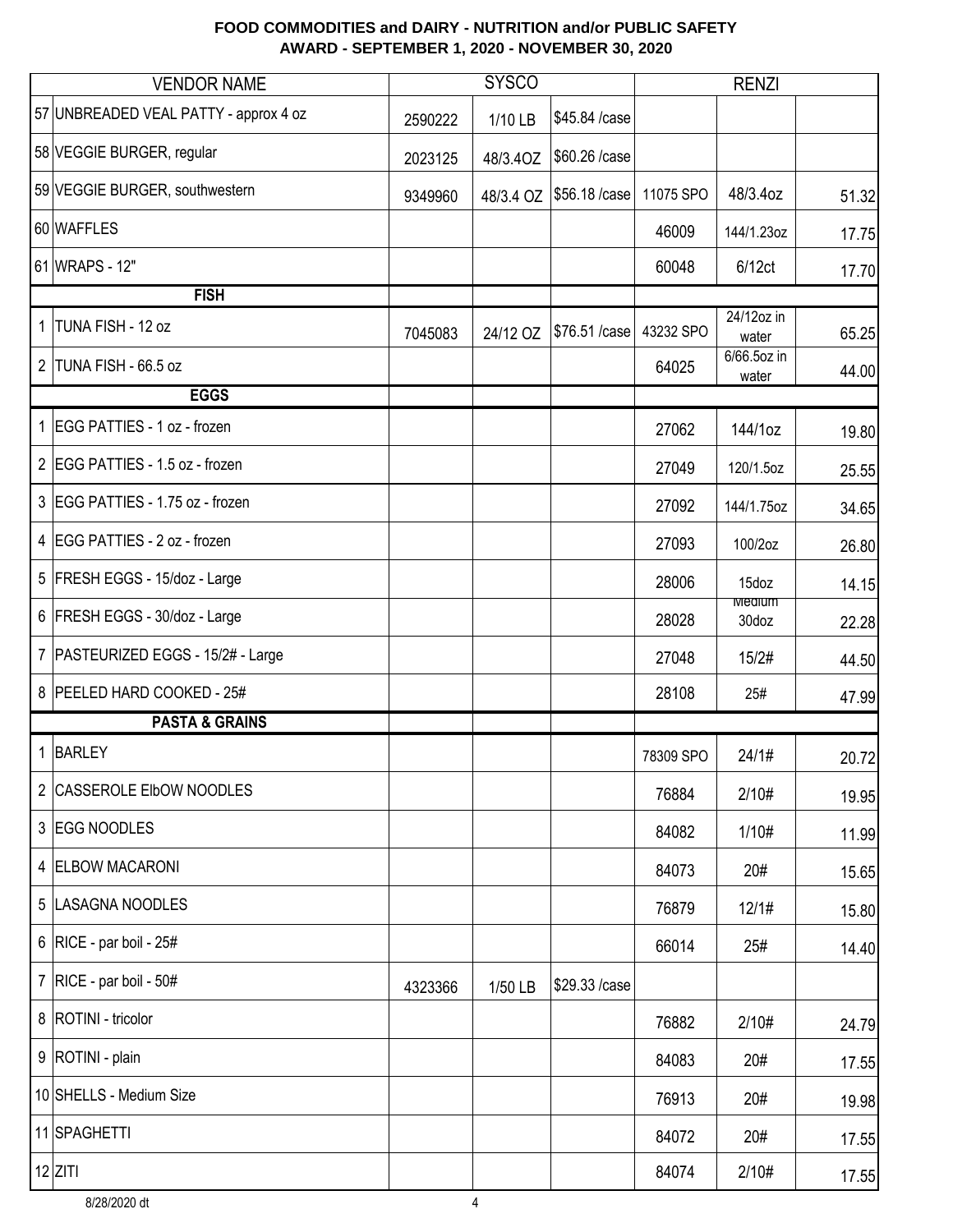|   | <b>VENDOR NAME</b>                      | <b>SYSCO</b> |          |                | <b>RENZI</b> |                               |       |
|---|-----------------------------------------|--------------|----------|----------------|--------------|-------------------------------|-------|
|   | <b>BAKING PRODUCTS</b>                  |              |          |                |              |                               |       |
| 1 | <b>BAKING COCOA</b>                     |              |          |                | 92337        | 6/5#                          | 83.95 |
|   | 2 BAKING POWDER                         |              |          |                | 68064        | 6/5#                          | 39.99 |
|   | 3 BAKING SODA                           |              |          |                | 68058        | 24/1#                         | 17.35 |
| 4 | CANOLA OIL                              |              |          |                | 30088        | $6/1$ gal                     | 29.45 |
|   | 5 COCONUT: unsweetened                  | 4510921      | $5/2$ LB | \$25.72 /case  |              |                               |       |
|   | 6 CORN STARCH                           |              |          |                | 91369        | 24/1#                         | 17.55 |
|   | 7 $ CRAISINS - 5#$                      |              |          |                | 73094        | 5#                            | 19.45 |
|   | 8 CRAISINS - 10#                        | 6889125      | 1/10 LB  | \$25.76 /case  |              |                               |       |
|   | 9 FLOUR - 25#                           |              |          |                | 10820        | 2/25#                         | 15.75 |
|   | 10 FLOUR - 50#                          | 4267274      | 1/50 LB  | \$16.19 / case |              |                               |       |
|   | 11 PEANUT BUTTER CHIPS - 25#            |              |          |                | 75071 SPO    | 25#                           | 81.29 |
|   | 12 SEMI-SWEET CHOCOLATE CHIPS - 25#     |              |          |                | 92210        | 25#                           | 47.25 |
|   | 13 SHORTENING                           |              |          |                | 10954        | 50#                           | 33.30 |
|   | 14 SUGAR, BROWN - $2#$                  |              |          |                | 11183        | 12/2#                         | 26.45 |
|   | 15 SUGAR, BROWN - 50#                   |              |          |                | 67009        | 50#                           | 35.64 |
|   | 16 SUGAR, CONFECTIONERY - 2#            |              |          |                | 92205        | 12/2#                         | 25.79 |
|   | 17 SUGAR, CONFECTIONERY - 50#           |              |          |                | 67007        | 50#                           | 35.85 |
|   | 18 SUGAR, GRANULATED - 5#               |              |          |                | 68393        | 10/4#                         | 29.88 |
|   | 19 SUGAR, GRANULATED - 50#              |              |          |                | 68395        | 50#                           | 31.65 |
|   | 20 VANILLA EXTRACT - Gal                |              |          |                | 96205        | $4/1$ gal                     | 35.39 |
|   | 21 VEGETABLE OIL - Gal                  | 4119061      | 6/1 GAL  | \$41.29 / case |              |                               |       |
|   | 22 WALNUTS                              |              |          |                | 92353        | $\overline{5#}$<br>halves/pcs | 39.63 |
|   | <b>INDIVIDUAL / BULK CEREALS</b>        |              |          |                |              |                               |       |
|   | 1 BRAN FLAKES - Individual - 1 oz       |              |          |                | 75488 SPO    | 96/1oz                        | 25.95 |
|   | 2 BRAN FLAKES - Bulk - 35 oz            | 6709414      | 4/35 OZ  | \$15.10 / case | 92331 SPO    | $4/35$ oz                     | 14.30 |
|   | 3 CHEERIOS - Individual - 1 oz          |              |          |                | 84160        | 96/1oz                        | 20.95 |
|   | 4 CHEERIOS - Bulk - 29 oz - 35 oz       |              |          |                | 76254        | 4/35oz                        | 15.30 |
|   | 5 CINNAMON TOASTIES - Individual - 1 oz |              |          |                | 84065        | 96/1oz                        | 20.95 |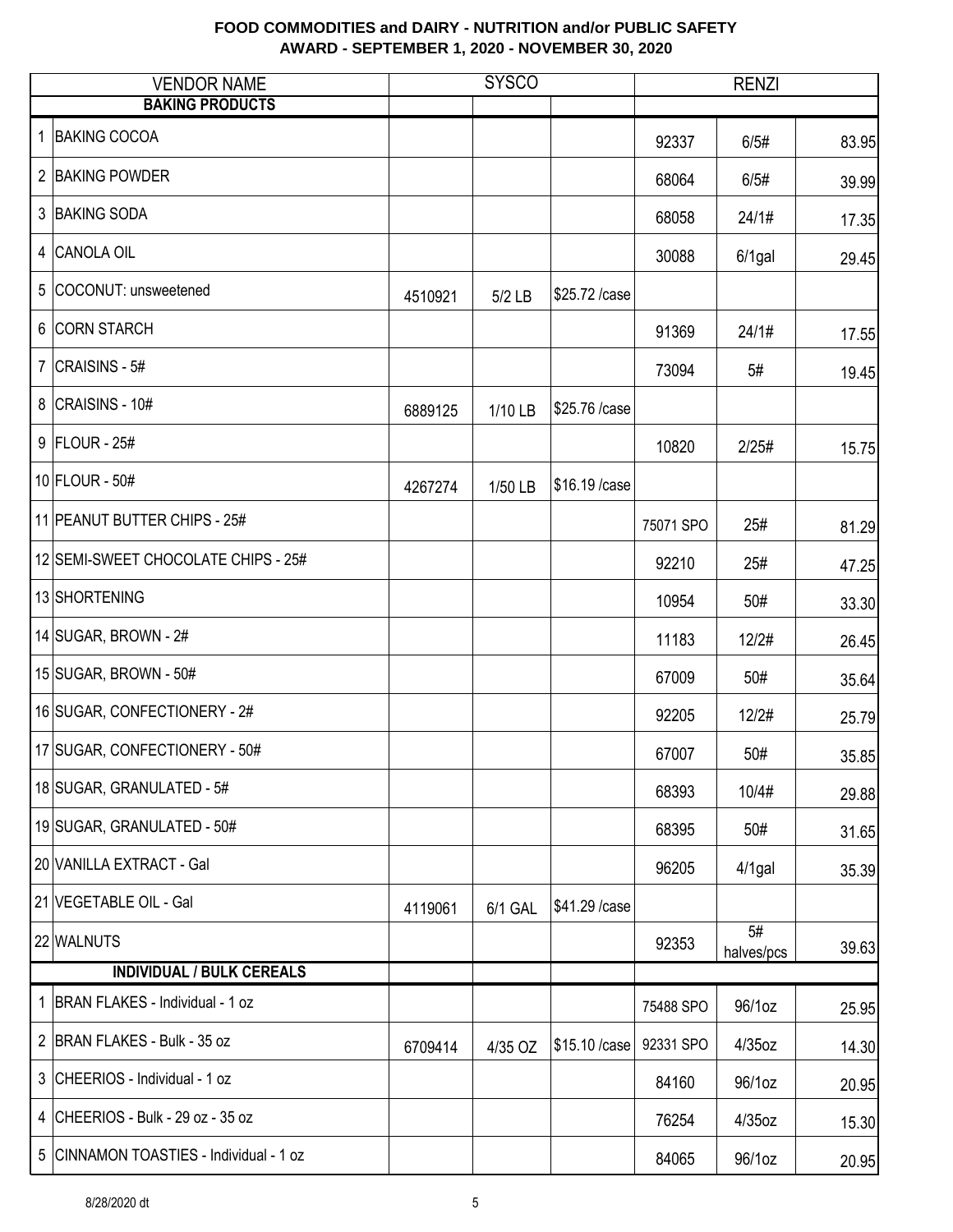|                | <b>VENDOR NAME</b>                             |          | <b>SYSCO</b> |                            |           | <b>RENZI</b> |       |  |
|----------------|------------------------------------------------|----------|--------------|----------------------------|-----------|--------------|-------|--|
|                | 6 CINNAMON TOASTIES - Bulk - 32 oz - 35 oz     | 4396446  | 4/45 OZ      | \$38.86 / case             | 92334 SPO | 4/35oz       | 21.90 |  |
|                | 7 CORN FLAKES - Individual - 1 oz              | 4044640  | 96/3/4 OZ    | \$40.97 / case             | 76496 SPO | 96/1oz       | 21.94 |  |
|                | 8 CORN FLAKES - Bulk - 32 oz - 35 oz           |          |              |                            | 76255     | 4/35oz       | 13.85 |  |
|                | 9 CREAM OF WHEAT - Bulk - 28 oz - 35 oz        | 8562639  | 12/28 OZ     | \$34.44 /case              |           |              |       |  |
|                | 10 CREAM OF WHEAT - Individual - 1 oz          |          |              | NO AWARD                   |           |              |       |  |
|                | 11 FROSTED FLAKES - Individual - 1 oz          |          |              |                            | 10522     | 96/1oz       | 25.55 |  |
|                | 12 FROSTED FLAKES - Bulk - 35 oz - 45 oz       | 6781587  | 4/35 OZ      | \$19.15 /case              | 92321 SPO | 4/32oz       | 13.99 |  |
|                | 13 OATMEAL - Individual - 1 oz                 |          |              |                            | 76593     | 48/1oz       | 10.45 |  |
|                | 14 QUICK OATS - 35 oz - 45 oz                  |          |              |                            | 85522     | 12/42oz      | 29.45 |  |
|                | 15 RAISIN BRAN - Individual - 1 oz             | 4044624  |              | 96/1.25OZ   \$40.97 / case | 10519 SPO | 96/1oz       | 21.60 |  |
|                | 16 RAISIN BRAN - Bulk - 35 oz                  |          |              |                            | 76243     | 4/35oz       | 16.75 |  |
|                | 17 SPECIAL K - Individual - 1 oz               |          |              |                            | 84026     | 96/1oz       | 33.15 |  |
|                | 18 RICE CRISPIES - Individual - 1 oz           |          |              |                            | 10634     | 96/1oz       | 23.20 |  |
|                | 19 RICE CRISPIES - Bulk - 32 oz - 35 oz        |          |              |                            | 76256     | 4/35oz       | 15.60 |  |
|                | 20 SHREDDED WHEAT - Individual - 1 oz - 1.2 oz | 6199269  | 70/1.2 OZ    | \$40.37 / case             | 10518 SPO | 96/1oz       | 25.70 |  |
|                | 21 SHREDDED WHEAT - Bulk - 32 oz - 35 oz       | 5029087  | 4/56 OZ      | \$54.20 / case             | 76253 SPO | 4/35oz       | 25.30 |  |
|                | 22 TOOTIE FRUTIES - Individual - 1 oz          |          |              |                            | 10520     | 96/1oz       | 24.80 |  |
|                | 23 TOOTIE FRUTIES - Bulk - 35 oz               | 6768436  | 4/35 OZ.     | \$19.95 / case   92336 SPO |           | $4/35$ oz    | 16.90 |  |
|                | <b>DESSERT MIXES</b>                           |          |              |                            |           |              |       |  |
|                | 1 ANGEL FOOD CAKE - 12/1#                      |          |              |                            | 17918     | 12/16oz      | 42.50 |  |
|                | 2 APPLE PIE FILLING - #10                      |          |              |                            | 73066     | 6/#10        | 45.50 |  |
|                | 3 BROWNIE MIX - 6/5#                           |          |              |                            | 28038     | 6/5#         | 26.80 |  |
| 4              | <b>BROWNIE MIX, Sugar Free</b>                 |          |              | NO AWARD                   |           |              |       |  |
| 5              | CAKE MIX, CARROT                               |          |              |                            | 28139     | 6/5#         | 36.55 |  |
| 6              | CAKE MIX, CARROT, Sugar Free                   | NO AWARD |              |                            |           |              |       |  |
| $\overline{7}$ | CAKE MIX, CHOCOLATE                            |          |              |                            | 27955     | 6/5#         | 27.95 |  |
|                | 8 CAKE MIX, CHOCOLATE, Sugar Free              |          |              | NO AWARD                   |           |              |       |  |
|                | 9 CAKE MIX, SPICE                              | 6048904  | 6/5LB        | \$66.34 /case              | 28250 SPO | 6/5#         | 26.75 |  |
|                | 10 CAKE MIX, YELLOW                            | 5301627  | 6/5 LB       | \$26.56 /case              | 27973 SPO | 6/5#         | 24.75 |  |
|                | 11 CAKE MIX, WHITE                             | 5301601  | 6/5 LB       | \$26.60 / case             | 28221 SPO | 6/5#         | 24.75 |  |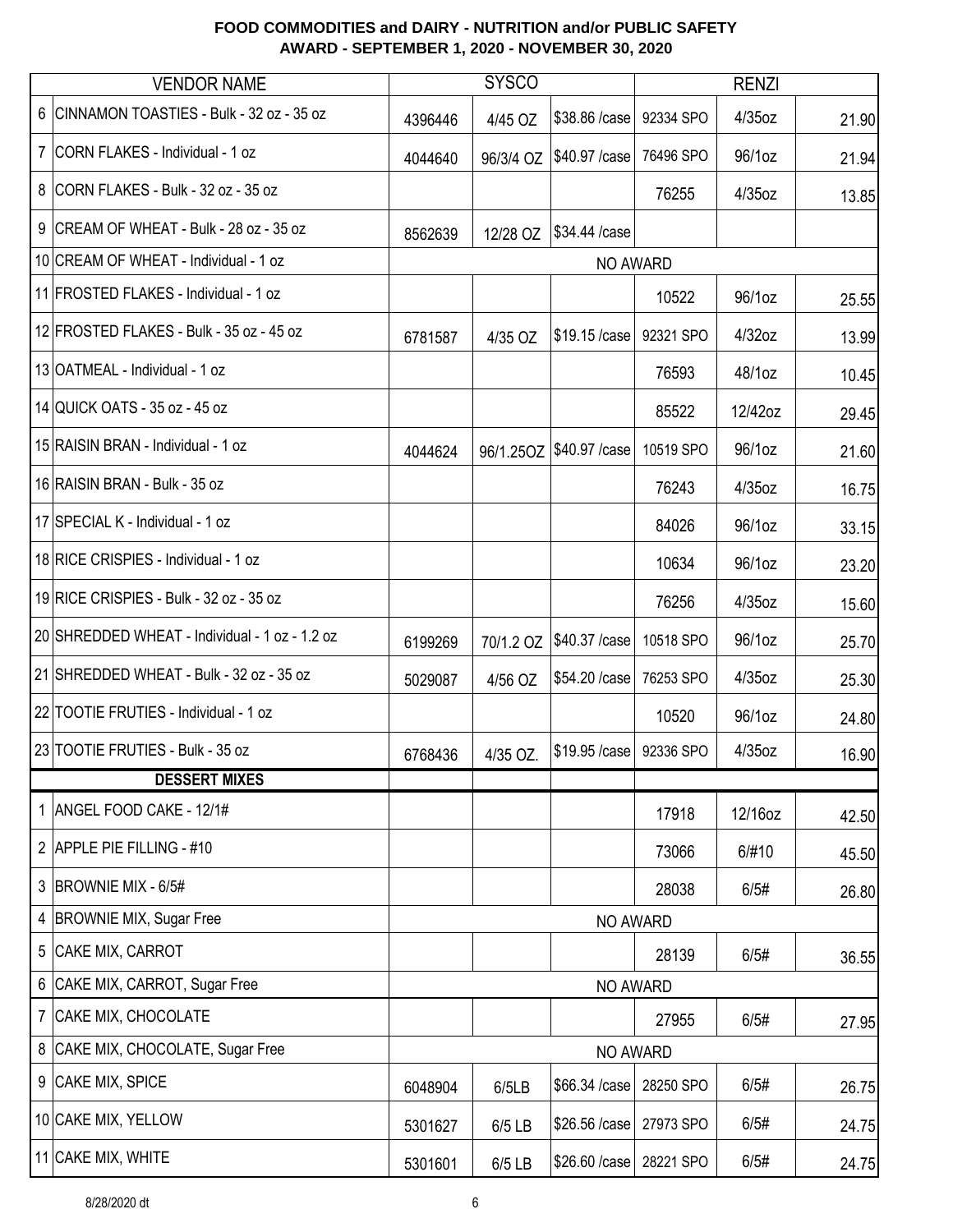|                | <b>VENDOR NAME</b>                                                |         | <b>SYSCO</b> |                   | <b>RENZI</b> |                   |       |
|----------------|-------------------------------------------------------------------|---------|--------------|-------------------|--------------|-------------------|-------|
|                | 12 CAKE MIX, WHITE, Sugar Free                                    |         |              | <b>NO AWARD</b>   |              |                   |       |
|                | 13 CHEESECAKE                                                     |         |              |                   | 28216        | 6/4#              | 49.10 |
|                | 14 GINGERBREAD MIX                                                |         |              |                   | 28114        | 6/5#              | 34.40 |
| 15             | ICING, READY TO SPREAD: MUST BE SHELF<br>STABLE: Chocolate - 12 # |         |              |                   | 45314        | 12#               | 29.15 |
| 16             | ICING, READY TO SPREAD: MUST BE SHELF<br>STABLE: Vanilla - 12 #   |         |              |                   | 45315        | 12#               | 22.45 |
|                | 17 ICING, CHOCOLATE, Sugar Free                                   |         |              | NO AWARD          |              |                   |       |
|                | 18 ICING, WHITE, Sugar Free                                       |         |              | <b>NO AWARD</b>   |              |                   |       |
|                | 19 MUFFIN MIX, BANANA NUT                                         | 1681519 | 2/8 LB       | \$39.28 /case     | 28014 SPO    | 6/5#              | 55.45 |
|                | 20 MUFFIN MIX, BASIC                                              | 1242425 | 6/5 LB       | \$24.19 / case    |              |                   |       |
|                | 21 MUFFIN MIX, BLUEBERRY                                          |         |              |                   | 28424 SPO    | 6/5#              | 25.95 |
|                | 22 MUFFIN MIX, BRAN                                               | 4044020 | 6/5 LB       | \$57.51 /case     | 76608 SPO    | 6/5#              | 55.25 |
|                | 23 MUFFIN MIX, CORN                                               |         |              |                   | 28217        | 6/5#              | 29.10 |
|                | 24 MUFFIN MIX, HONEY BRAN                                         | 4044020 | 6/5 LB       | \$57.51 /case     | 28225 SPO    | 6/5#              | 41.95 |
|                | <b>COOKING PRODUCTS</b>                                           |         |              |                   |              |                   |       |
| 1              | <b>BEEF BASE</b>                                                  |         |              |                   | 57719        | 12/1#             | 55.65 |
| $\overline{2}$ | <b>BEEF BASE, LOW SODIUM</b>                                      |         |              |                   | 57716        | 12/1#             | 65.75 |
| 3              | <b>BEEF BROTH, LOW SODIUM</b>                                     |         |              | NO AWARD          |              |                   |       |
| 4              | <b>BISQUICK MIX</b>                                               |         |              |                   | 28237        | 6/5#              | 25.80 |
| 5              | <b>BREAD CRUMBS, ITALIAN</b>                                      |         |              |                   | 29131        | 6/5#              | 27.85 |
| 6              | <b>CHICKEN BROTH</b>                                              |         |              |                   | 36580        | 12/48oz           | 26.90 |
| 7              | CHICKEN BROTH, LOW SODIUM                                         | 5568241 | 12/49 OZ     | \$29.61 /case     |              |                   |       |
| 8              | <b>CHICKEN GRAVY</b>                                              | 7452600 | 8/16 OZ      | \$39.54 /case     | 58109 SPO    | 12/50oz           | 36.00 |
| 9              | CHICKEN GRAVY, LOW SODIUM                                         |         |              |                   | 28448        | 8/15oz<br>Poultry | 29.25 |
|                | 10 CHICKEN BASE - 1#                                              |         |              |                   | 57721        | 12/1#             | 53.66 |
|                | 11 CHICKEN BASE - 5#                                              | 4342770 | 4/5 LB       | \$152.92<br>/case |              |                   |       |
|                | 12 CHICKEN BASE, LOW SODIUM                                       |         |              |                   | 57715        | 12/1#             | 58.35 |
|                | 13 CRISPY ONIONS                                                  |         |              |                   | 73125        | $6/24$ oz         | 33.60 |
|                | 14 FALAFEL                                                        | 8022297 | $2/5$ LB     | \$28.06 /case     |              |                   |       |
| 15             | <b>INSTANT BROTH &amp; SEASONING - BEEF, LOW</b><br>SODIUM        |         |              |                   | 91235 SPO    | 300/4gm           | 36.60 |
| 16             | <b>INSTANT BROTH &amp; SEASONING - CHICKEN, LOW</b><br>SODIUM     |         |              |                   | 91236 SPO    | 300/4gm           | 36.60 |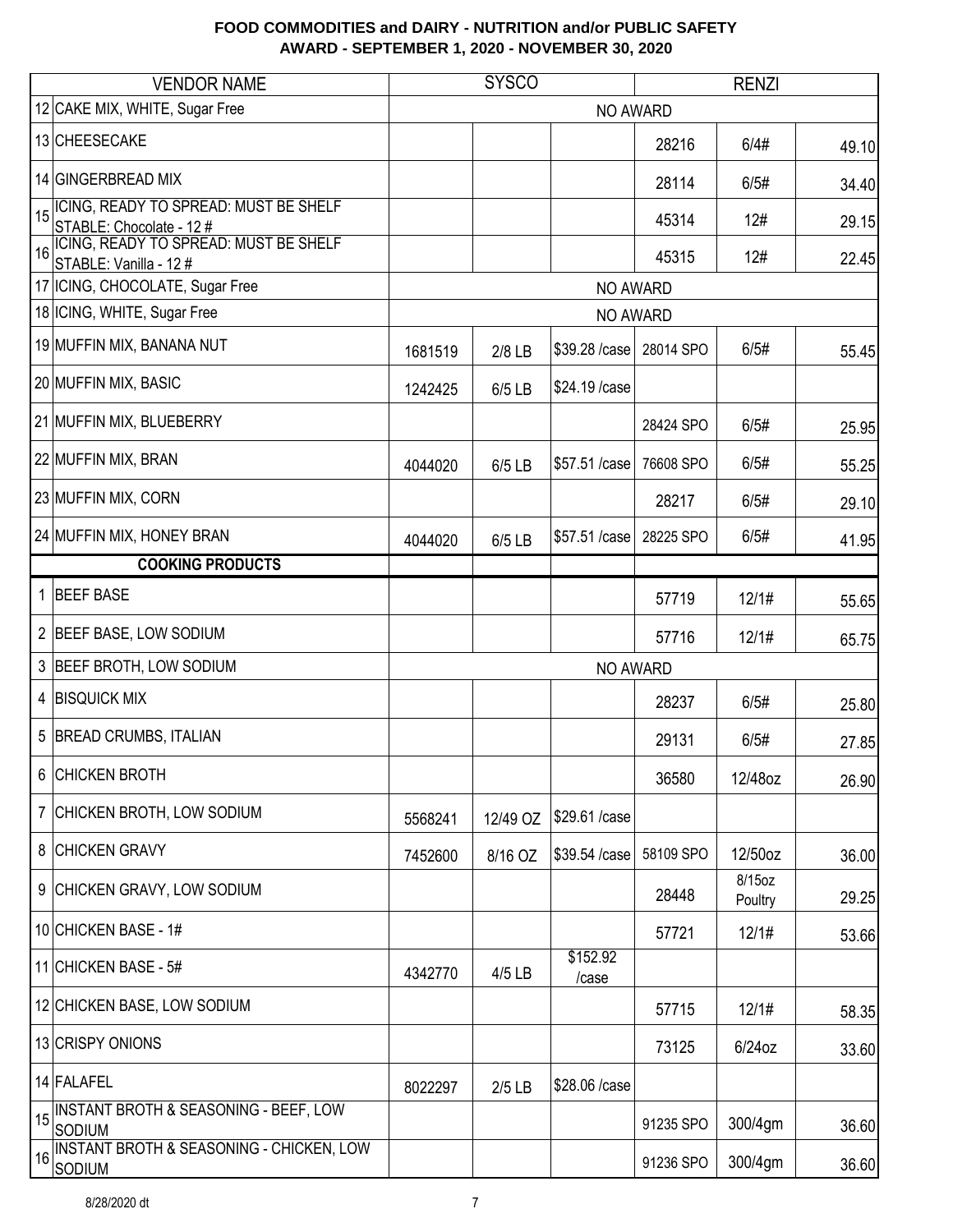|                | <b>VENDOR NAME</b>                                   | <b>SYSCO</b> |          |                | <b>RENZI</b> |            |       |
|----------------|------------------------------------------------------|--------------|----------|----------------|--------------|------------|-------|
|                | 17 MINCED GARLIC, IN LIQUID                          |              |          |                | 68103        | $6/35$ oz  | 34.29 |
|                | 18 PANCAKE MIX                                       |              |          |                | 28085        | 6/5#       | 23.00 |
|                | 19 PORK GRAVY MIX                                    | 9829748      | 6/11.30Z | \$27.07 / case |              |            |       |
|                | 20 PORK GRAVY MIX, LOW SODIUM                        |              |          |                | 57709        | 8/16oz     | 35.55 |
|                | 21 SOY SAUCE, LOW SODIUM                             | 4897641      | 6/.5 GAL | \$41.88 / case | 37300 SPO    | $6/.5$ gal | 37.97 |
|                | 22 STUFFING MIX, CHICKEN - 6/3.5#                    |              |          |                | 65040        | $6/55$ oz  | 59.69 |
|                | 23 STUFFING MIX, CORNBREAD - 6/3.5#                  | 3747732      | 6/56OZ   | \$67.87 /case  | 65034 SPO    | 6/28oz     | 33.75 |
|                | 24 SWEETENED CONDENSED MILK - 24/14 oz               | 9312596      | 24/14 OZ | \$44.60 / case |              |            |       |
|                | 25 TEMPURA BATTER                                    | 4979027      | 6/5 LB   | \$48.15 /case  |              |            |       |
| 26             | THICK-IT INSTANT HEALTHCARE FOOD<br>THICKENER - PC   | 101758       | 100/7 G  | \$17.45 /case  | 76723 SPO    | 100/6.5gm  | 15.00 |
|                | THICK-IT INSTANT HEALTHCARE FOOD<br>THICKENER - Bulk |              |          |                | 76732        | 25#        | 67.50 |
|                | 28 TOFU - 12/14 oz                                   | 9907433      | 12/16 OZ | \$16.35 / case |              |            |       |
|                | 29 TOFU - 6/4#                                       |              |          |                | 88520        | 6/4#       | 33.75 |
|                | 30 TURKEY GRAVY MIX                                  |              |          |                | 57698        | 8/16oz     | 38.80 |
|                | 31 TURKEY GRAVY MIX, LOW SODIUM                      |              |          | NO AWARD       |              |            |       |
|                | 32 VEGETABLE BASE                                    |              |          |                | 57696 SPO    | 6/1#       | 22.75 |
|                | 33 VINEGAR                                           |              |          |                | 56100        | $4/1$ gal  | 6.90  |
|                | 34 WORCESTERSHIRE SAUCE                              |              |          |                | 75181        | $4/1$ gal  | 26.99 |
|                | 35 WORCESTERSHIRE SAUCE, LOW SODIUM                  |              |          | NO AWARD       |              |            |       |
|                | <b>SALAD DRESSINGS</b>                               |              |          |                |              |            |       |
|                | 1 SALAD DRESSING Low Fat French                      |              |          | NO AWARD       |              |            |       |
|                | 2 SALAD DRESSING Low Fat Ranch                       |              |          |                | 78427        | $4/1$ gal  | 37.99 |
|                | 3 SALAD DRESSING Low Fat Golden Italian              |              |          |                | 56025        | $4/1$ gal  | 28.50 |
|                | 4 SALAD DRESSING Low Fat Thousand Island             |              |          |                | 56147 SPO    | $4/1$ gal  | 40.55 |
|                | 5 SALAD DRESSING Catalina                            |              |          |                | 67266 SPO    | $4/1$ gal  | 44.99 |
|                | 6 SALAD DRESSING Italian                             |              |          |                | 56176        | $4/1$ gal  | 32.25 |
| $\overline{7}$ | <b>SALAD DRESSING Ranch</b>                          |              |          |                | 56171        | $4/1$ gal  | 34.15 |
|                | 8 SALAD DRESSING Thousand Island                     | 4069431      | 4/1 GAL  | \$37.23 /case  | 56175 SPO    | $4/1$ gal  | 34.20 |
|                | 9 SALAD DRESSING POWDER MIX, Italian                 |              |          |                | 28215        | 12/7.6oz   | 32.26 |
|                | <b>SPICES</b>                                        |              |          |                |              |            |       |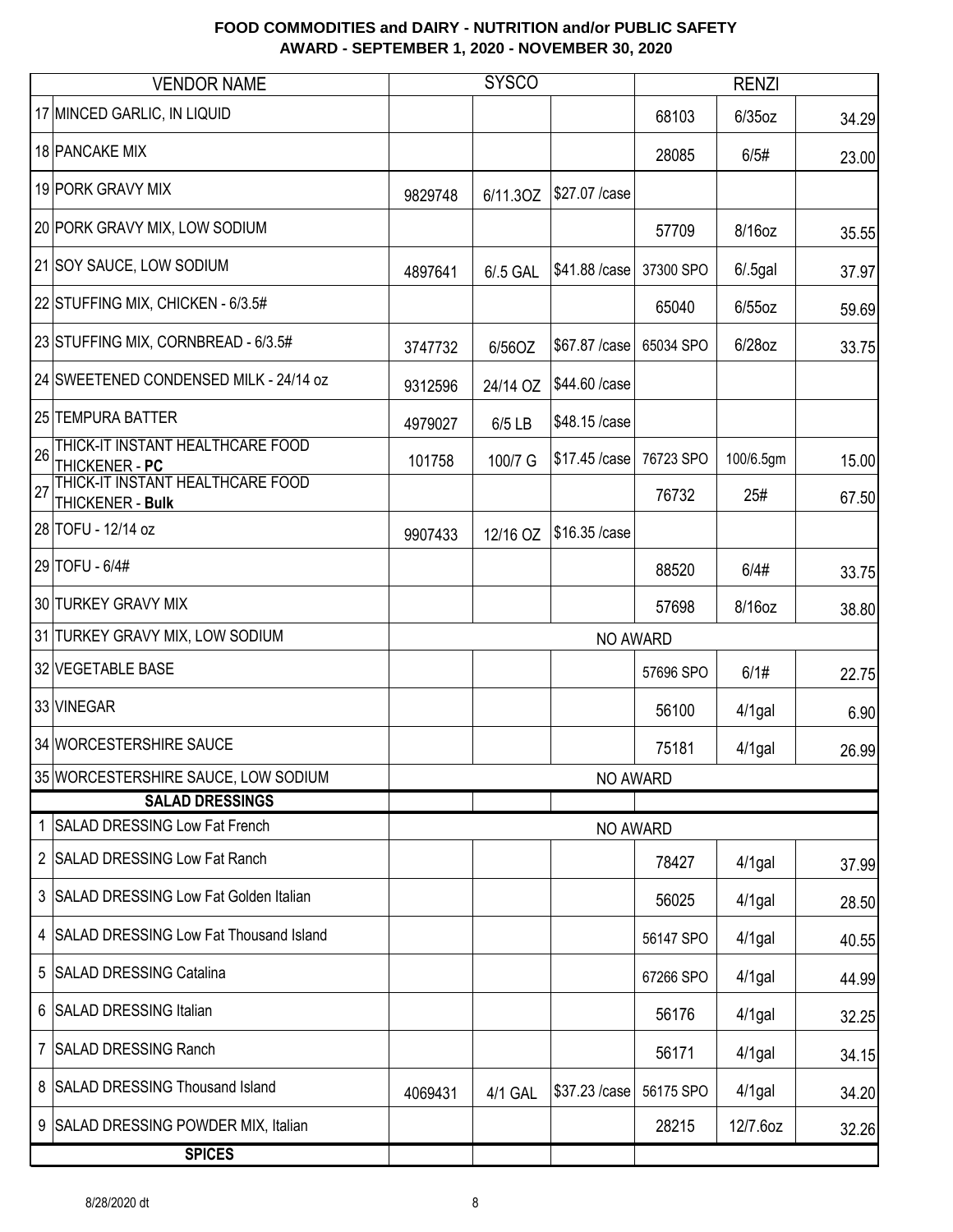|                | <b>VENDOR NAME</b>                      |         | <b>SYSCO</b> |                           |           | <b>RENZI</b> |       |
|----------------|-----------------------------------------|---------|--------------|---------------------------|-----------|--------------|-------|
|                | <b>BASIL LEAVES</b>                     |         |              |                           | 68009     | 3/20oz       | 36.50 |
|                | 2 BASIL, CRUSHED                        |         |              |                           | 68017 SPO | $6/12$ oz    | 22.00 |
| 3              | <b>BLACK PEPPER</b>                     | 5229273 | 6/1 LB       | \$86.54 /case             | 69355 SPO | 6/1#         | 54.16 |
| 4              | <b>CELERY SALT</b>                      |         |              |                           | 68010 SPO | $6/36$ oz    | 41.04 |
| 5              | <b>CHILI POWDER</b>                     | 9806498 | 6/20 OZ      | \$63.68 /case             | 67992 SPO | 6/1#         | 38.40 |
|                | 6 CHIVES, DRIED - 1 oz                  | 5913694 | 6/1.35OZ     | \$46.24 / case            | 67991 SPO | $6/1$ oz     | 25.50 |
| $\overline{7}$ | CHIVES, DRIED - 6/#10                   |         |              | NO AWARD                  |           |              |       |
| 8              | <b>CINNAMON</b>                         |         |              |                           | 68011     | 6/1#         | 43.20 |
|                | 9 CRUSHED RED PEPPER                    |         |              |                           | 67999     | $6/12$ oz    | 34.20 |
|                | 10 DILL WEED                            | 5228770 | 6/5 OZ       | \$72.81 /case             | 68001 SPO | $6/5$ oz     | 49.15 |
|                | 11 GARLIC, GRANULATED                   |         |              |                           | 68002     | $6/25$ oz    | 68.79 |
|                | 12 GARLIC POWDER                        |         |              |                           | 69343 SPO | 6/19oz       | 51.40 |
|                | 13 GROUND GINGER                        | 4827832 | 6/12.5OZ     | \$78.66 /case             | 69260 SPO | $6/16$ oz    | 53.00 |
|                | 14 LEMON PEPPER                         |         |              |                           | 69345 SPO | $6/26$ oz    | 62.40 |
|                | 15 MONTREAL STEAK SEASONING             |         |              |                           | 69350 SPO | $6/26$ oz    | 53.90 |
|                | 16 MRS. DASH SALT SUBSTITUTE - ORIGINAL | 1116052 |              | 300/0.03OZ \$23.17 / case | 93047 SPO | $3/21$ oz    | 48.00 |
|                | 17 NUTMEG                               |         |              |                           | 68012     | 6/1#         | 90.80 |
|                | 18 ONIONS, dehydrated                   | 5865498 | $6/2$ LB     | \$61.83 / case            | 68005 SPO | 6/1#         | 34.50 |
|                | 19 ONION POWDER                         | 5229125 | 6/20 OZ      | \$47.88 /case             | 68006 SPO | 6/20oz       | 37.20 |
|                | 20 OREGANO                              |         |              |                           | 68014     | 3/1.5#       | 46.20 |
|                | 21 PAPRIKA                              |         |              |                           | 68007 SPO | $6/16$ oz    | 34.20 |
|                | 22 PARSLEY FLAKES                       | 5229265 | 3/10 OZ      | \$40.87 /case             | 68276     | $6/2$ oz     | 12.65 |
|                | 23 POULTRY SEASONING                    |         |              |                           | 67995     | $6/12$ oz    | 54.00 |
|                | 24 TACO SEASONING                       |         |              |                           | 56683     | 5#           | 15.20 |
|                | <b>SOUP</b>                             |         |              |                           |           |              |       |
| 1.             | CHICKEN NOODLE LO-SO - 7.5 oz           |         |              |                           | 76569     | 24/7.25oz    | 20.75 |
|                | 2 CHICKEN NOODLE LO-SO - 50 oz          |         |              |                           | 11892 SPO | 12/50oz      | 44.45 |
|                | 3 CREAM OF CELERY - 7.5 oz              |         |              | NO AWARD                  |           |              |       |
|                | 4 CREAM OF CELERY, CONDENSED - 50 oz    |         |              |                           | 76592     | 12/50oz      | 42.60 |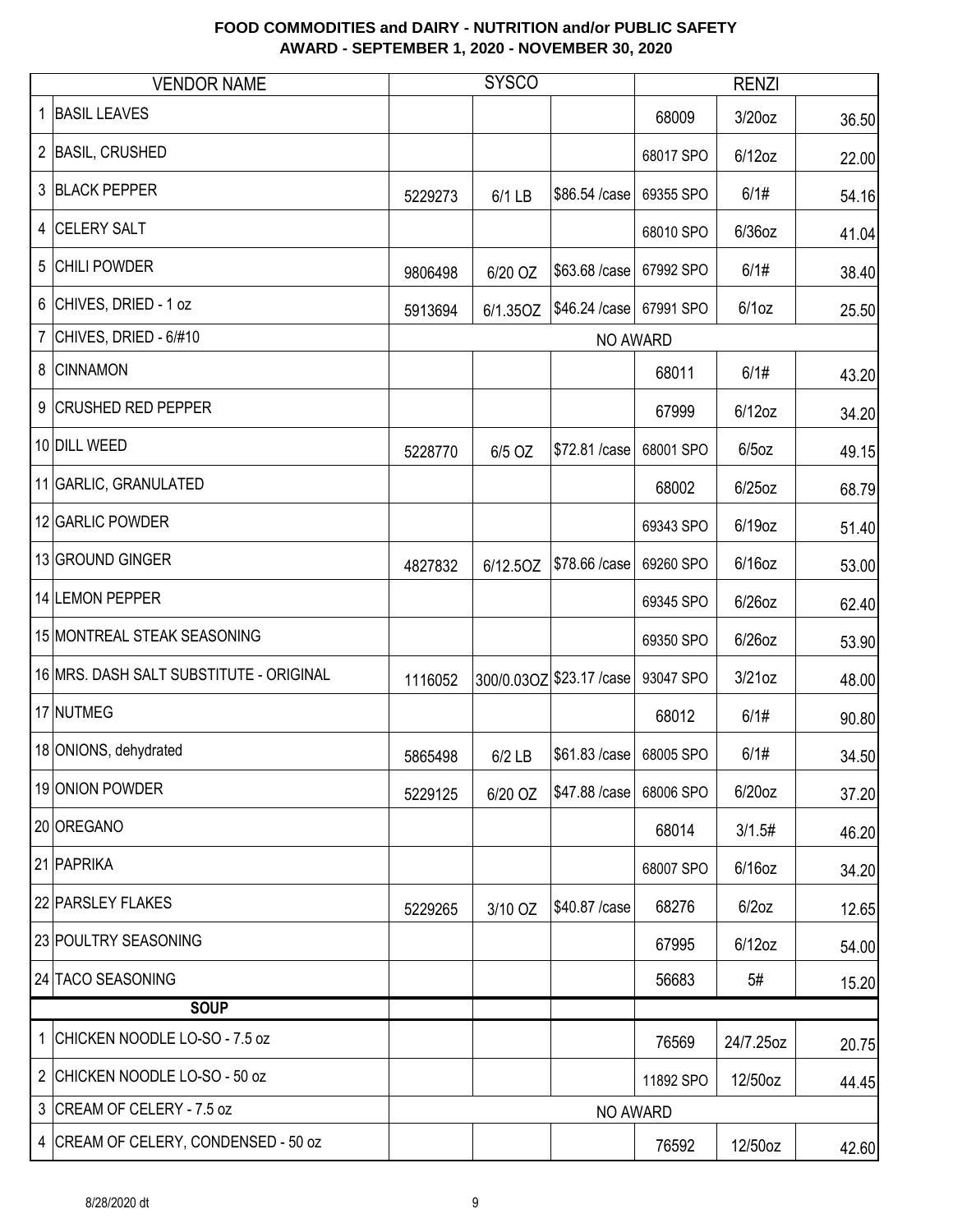|                | <b>VENDOR NAME</b>                     |         | <b>SYSCO</b> |                                       |           | <b>RENZI</b> |       |
|----------------|----------------------------------------|---------|--------------|---------------------------------------|-----------|--------------|-------|
| 5              | CREAM OF CHICKEN - 7.5 oz              |         |              |                                       | 36699     | 24/7.25oz    | 22.00 |
|                | 6 CREAM OF CHICKEN, LO-SO - 7.5 oz     |         |              | NO AWARD                              |           |              |       |
| $\overline{7}$ | CREAM OF MUSHROOM - 7.25 oz            |         |              |                                       | 36670     | 24/7.25oz    | 22.00 |
|                | 8 CREAM OF MUSHROOM - 50 oz            |         |              |                                       | 11899     | 12/50oz      | 44.65 |
|                | 9 CREAM OF MUSHROOM LO-SO - 7.25 oz    | 4013041 |              | 24/7.25OZ   \$20.28 / case            | 36671 SPO | 24/7.25oz    | 20.80 |
|                | 10 CREAM OF MUSHROOM LO-SO #5          |         |              |                                       | 76590     | 24/7.25oz    | 19.90 |
|                | 11 TOMATO - 7.5 oz                     | 4040481 |              | 24/7.25OZ   \$19.83 / case            |           |              |       |
|                | 12 TOMATO, CONDENSED - 50 oz           | 4040390 | 12/50 OZ     | \$37.50 / case                        |           |              |       |
|                | 13 TOMATO LO-SO - 7.25 oz - 7.5 oz     | 4013066 |              | 24/7.25OZ   \$20.15 / case            | 36994 SPO | 24/7.25oz    | 19.55 |
|                | 14 TOMATO LO-SO - 50 oz                | 4146445 |              | 12/50 OZ   \$47.58 / case   36997 SPO |           | 24/7.25oz    | 20.45 |
|                | 15 VEGETABLE LO-SO - 7.5 oz            |         |              | NO AWARD                              |           |              |       |
|                | <b>FROZEN DESSERTS</b>                 |         |              |                                       |           |              |       |
| $\mathbf 1$    | ANGEL FOOD CAKE - Uniced - 6/20 oz     | 5357559 | 6/20OZ       | \$37.27 / case                        |           |              |       |
|                | 2 APPLE PIE RAW                        |         |              |                                       | 48034     | 6/46oz       | 33.25 |
|                | 3 APPLE PIE BAKED                      |         |              |                                       | 48336     | 6/10"        | 40.00 |
|                | 4 APPLE PIE SUGAR FREE                 | 6122085 | 6/10IN       | \$52.23 /case                         |           |              |       |
|                | 5 BERRY MEDLEY                         |         |              |                                       | 45264     | 2/5#         | 20.50 |
|                | 6 BLUEBERRY PIE RAW                    |         |              |                                       | 48092     | 6/46oz       | 45.00 |
|                | 7 BLUEBERRY PIE, DIET SUGAR FREE       | 6221345 | 6/46 OZ      | \$61.76 /case                         |           |              |       |
|                | 8 BOSTON CREAM PIE                     |         |              |                                       | 48025     | 6/33oz       | 38.75 |
|                | 9 CARROT CAKE premade                  |         |              |                                       | 48042     | 4/96oz       | 74.14 |
|                | 10 CHERRY PIE RAW                      |         |              |                                       | 48030     | 6/46oz       | 41.70 |
|                | 11 CHERRY PIE, DIET SUGAR FREE         |         |              | NO AWARD                              |           |              |       |
|                | 12 CREAM PIE: Banana Cream             |         |              |                                       | 48176     | $6/27$ oz    | 33.90 |
|                | 13 CREAM PIE: Chocolate                |         |              |                                       | 48089     | 6/10"        | 34.00 |
|                | 14 CREAM PIE: Coconut Cream            |         |              |                                       | 48024     | $6/27$ oz    | 34.00 |
|                | 15 FRUIT OF THE FOREST PIE             |         |              |                                       | 48040     | 6/10"        | 53.25 |
|                | 16 ICE CREAM, CHOCOLATE - approx 4 oz  |         |              |                                       | 71012     | 24/4oz       | 7.50  |
|                | 17 ICE CREAM, STRAWBERRY - approx 4 oz |         |              |                                       | 71013     | 24/4oz       | 7.50  |
|                | 18 ICE CREAM, VANILLA - approx 4 oz    |         |              |                                       | 71011     | 24/4oz       | 7.50  |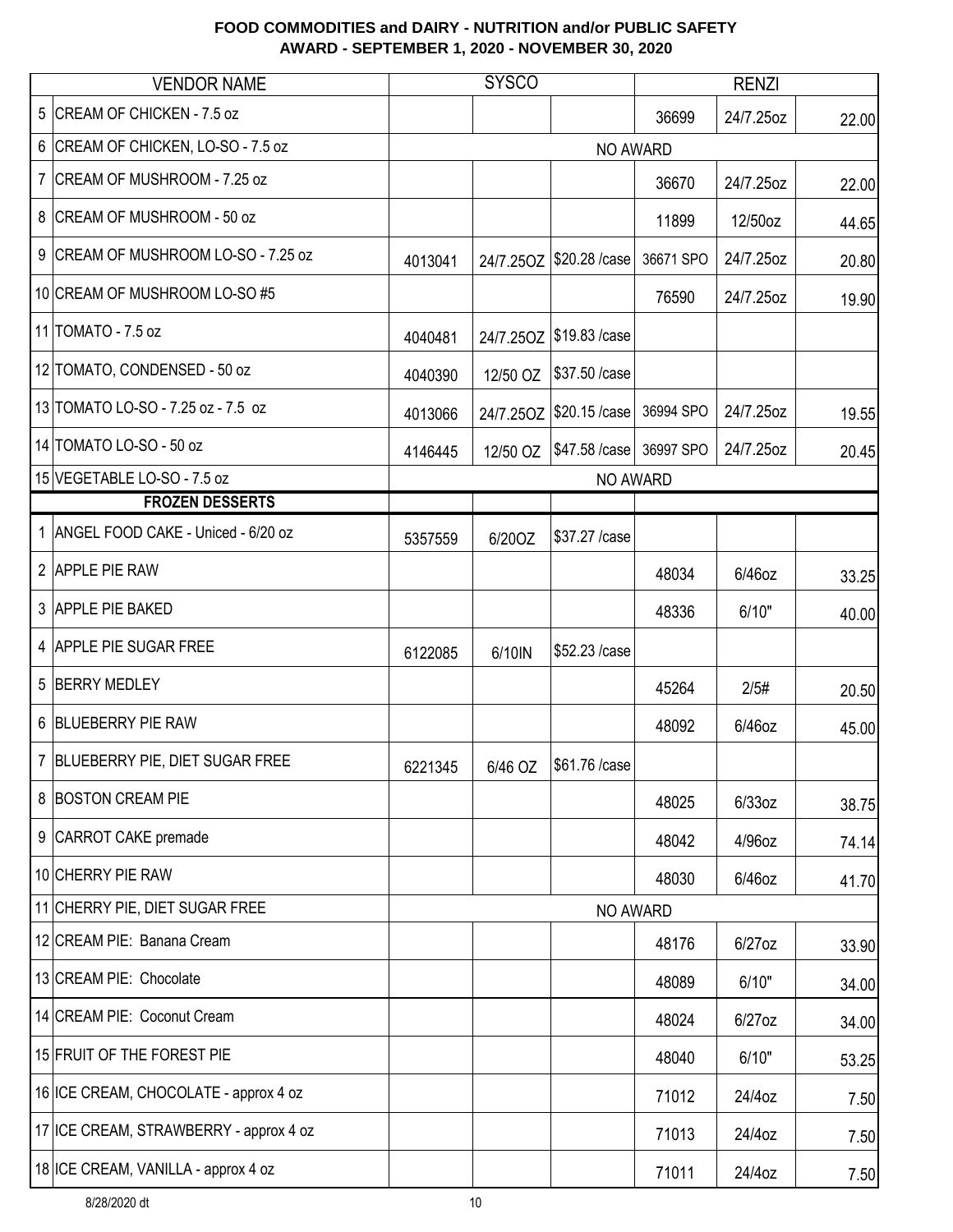|   | <b>VENDOR NAME</b>                           |         | <b>SYSCO</b> |                                        |           | <b>RENZI</b> |       |
|---|----------------------------------------------|---------|--------------|----------------------------------------|-----------|--------------|-------|
|   | 19 ICE CREAM, VANILLA -LACTOSE - approx 4 oz | 1819242 | 24/4 OZ      | \$9.75 /case                           |           |              |       |
|   | 20 ICE CREAM, NSA CHOCOLATE - approx 4 oz    |         |              |                                        | 71002     | 24/4oz       | 7.50  |
|   | 21 ICE CREAM, NSA VANILLA - approx 4 oz      |         |              |                                        | 71009     | 24/4oz SF    | 7.50  |
|   | 22 LEMON PIE                                 |         |              |                                        | 48141     | $6/36$ oz    | 38.20 |
|   | 23 STRAWBERRY RHUBARB PIE                    | 9785312 | 6/46 OZ      | \$42.74 /case                          |           |              |       |
|   | 24 WHIP TOPPING - 12/32 oz                   |         |              |                                        | 91000     | 12/32oz      | 33.50 |
|   | 25 WHIPPED TOPPING - White - 12/16oz Bags    |         |              |                                        | 10304     | 12/16oz      | 39.99 |
|   | <b>JUICES / DRINK MIXES</b>                  |         |              |                                        |           |              |       |
|   | 1 $APPLE - 46$ oz                            |         |              |                                        | 47050     | 12/46oz      | 24.30 |
|   | 2 CRANBERRY - 46 oz                          |         |              |                                        | 47052     | 12/46oz      | 28.14 |
|   | 3 GRAPE JUICE - 46 oz                        |         |              |                                        | 47051     | 12/46oz      | 32.60 |
| 4 | ORANGE - 64 oz                               |         |              |                                        | 47057     | 12/46oz      | 32.89 |
|   | 5 PINEAPPLE - 46 oz                          |         |              |                                        | 47058     | 12/46oz      | 35.80 |
| 6 | TOMATO - 46 oz                               |         |              |                                        | 47060     | 12/46oz      | 19.99 |
|   | 7 APPLE EZO - 5.5 oz                         |         |              |                                        | 47046     | 48/5.5oz     | 20.00 |
|   | 8 CRANBERRY EZO - 5.5 oz                     | 4036315 | 48/5.5 OZ    | \$20.68 / case                         | 47068 SPO | 48/5.5oz     | 21.94 |
|   | 9 GRAPE EZO - 5.5 oz                         | 4164497 |              | 48/5.5 OZ   \$23.97 / case             |           |              |       |
|   | 10 ORANGE JUICE EZO - 5.5 oz                 | 4164018 |              | 48/5.5 OZ   \$23.37 / case   47049 SPO |           | 48/5.5oz     | 23.55 |
|   | 11 ORANGE/PINEAPPLE EZO - 5.5 oz             |         |              | <b>NO AWARD</b>                        |           |              |       |
|   | 12 PINEAPPLE EZO - 5.5 oz - 6 oz             |         |              |                                        | 47048     | 48/5.5oz     | 22.30 |
|   | 13 PRUNE EZO - 4 oz                          |         |              |                                        | 47356     | 72/4oz       | 15.00 |
|   | 14 PRUNE EZO - 5.5 oz                        |         |              | NO AWARD                               |           |              |       |
|   | 15 TOMATO EZO - 5.5 oz                       |         |              |                                        | 47325     | 48/5.5oz     | 17.55 |
|   | 16 V-8 EZO LO SO - 5.5 oz, low sodium        |         |              |                                        | 47331     | 48/5.5oz     | 24.99 |
|   | 17 NO SUGAR ADDED - APPLE - 5.5 oz           | 4164034 | 48/5.5 OZ    | \$22.05 /case                          |           |              |       |
|   | 18 NO SUGAR ADDED - GRAPE - 5.5 oz           | 4164497 | 48/5.5 OZ    | \$23.97 / case                         |           |              |       |
|   | 19 NO SUGAR ADDED - ORANGE - 5.5 oz          |         |              | NO AWARD                               |           |              |       |
|   | 20 NO SUGAR ADDED - PINEAPPLE - 5.5 oz       | 7776083 | 48/5.5 OZ    | \$27.14 /case                          |           |              |       |
|   | 21 GRAPE DRINK MIX - POWDER - 21-24 oz       |         |              |                                        | 27529     | 12/24oz      | 20.10 |
|   | 22 ORANGE DRINK MIX - POWDER - 21-24 oz      |         |              |                                        | 27530     | 12/24oz      | 20.10 |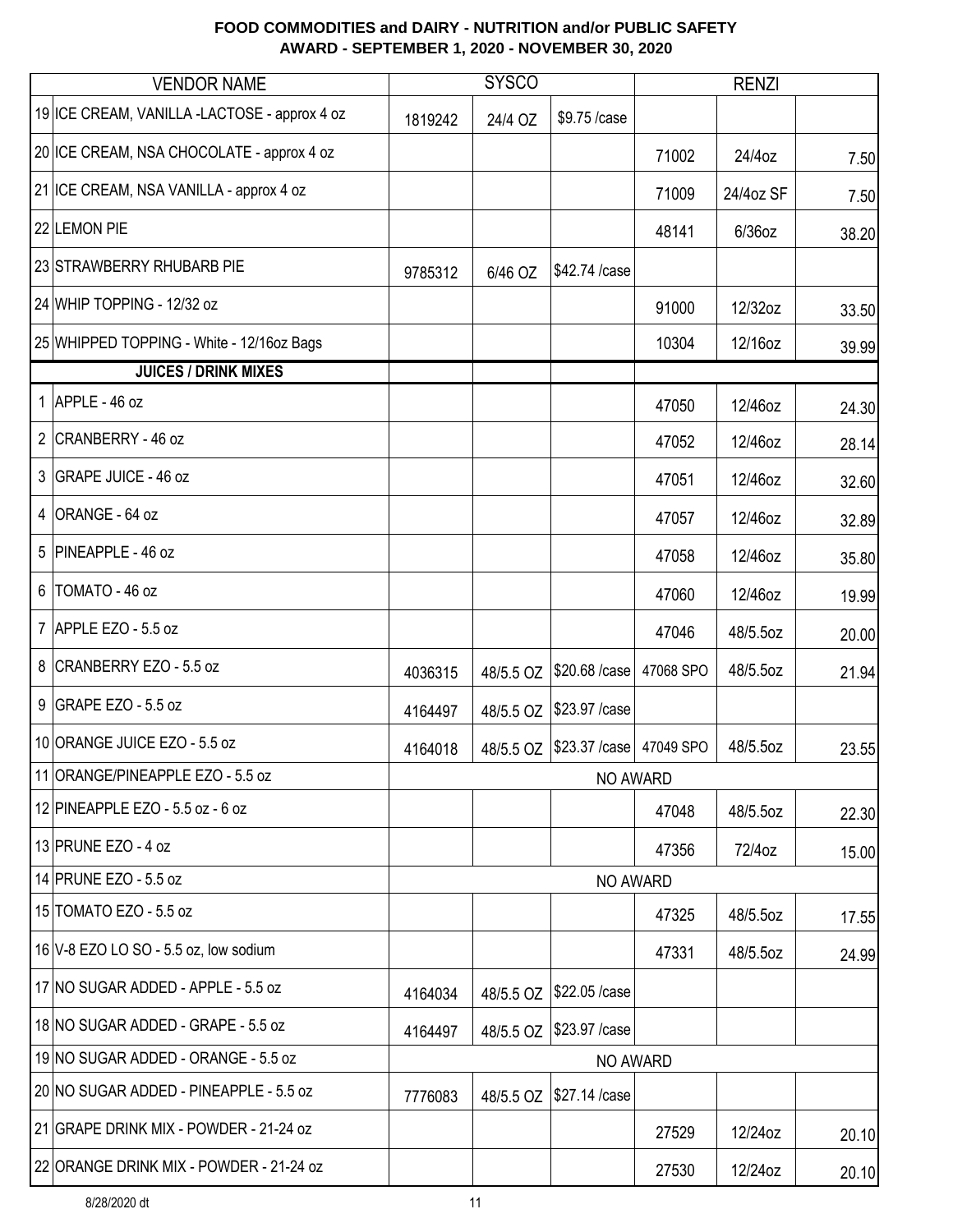|                | <b>VENDOR NAME</b>                             | <b>SYSCO</b> |          |                   | <b>RENZI</b> |            |        |
|----------------|------------------------------------------------|--------------|----------|-------------------|--------------|------------|--------|
|                | 23 LEMONADE DRINK MIX - POWDER - 21-24 oz      |              |          |                   | 27527        | 12/24oz    | 20.10  |
|                | 24 PINK LEMONADE DRINK MIX - POWDER - 21-24 oz |              |          |                   | 27532        | 12/24oz    | 20.10  |
|                | 25 ICE TEA DRINK MIX - POWDER - 21 - 24 oz     |              |          |                   | 27533        | 12/24oz    | 20.15  |
|                | <b>BULK PRODUCTS</b>                           |              |          |                   |              |            |        |
| 1              | <b>AU GRATIN POTATOES - #10</b>                |              |          |                   | 34161        | 12/20.35oz | 57.65  |
|                | 2 BAKED BEANS (Gramma Brown) - #10             | 5112107      | 6/#10    | \$28.52 /case     |              |            |        |
|                | 3 BEEF STEW - #10                              | 4067039      | 6/#10    | \$97.69 /case     | 66062 SPO    | 6/#10      | 45.45  |
|                | 4 BEETS, SLICED - #10                          |              |          |                   | 62065        | 6/#10      | 25.35  |
|                | 5 BEETS, DICED - $#10$                         |              |          |                   | 62067        | 6/#10      | 27.36  |
|                | 6 BLACK OLIVES - #10                           |              |          |                   | 59012        | 6/#10      | 38.95  |
| $\overline{7}$ | BROWN GRAVY, LOW SODIUM - #5                   |              |          |                   | 57754        | 8/16oz Dry | 34.50  |
| 8              | CANNONBALL BBQ SAUCE - gal                     |              |          |                   | 57212        | $4/1$ gal  | 23.70  |
| 9              | CHEDDAR CHEESE SAUCE - #10                     |              |          |                   | 63027        | 6/#10      | 36.90  |
|                | 10 CHILI SAUCE - #10                           |              |          |                   | 57131        | 6/#10      | 28.47  |
|                | 11 COFFEE - 14 - 16 oz                         |              |          |                   | 71105        | 24/14oz    | 125.00 |
|                | 12 COFFEE, PILLOW PACK - 2.5 oz                | 4053567      | 192/2 OZ | \$123.48<br>/case |              |            |        |
|                | 13 COFFEE, PILLOW PACK - 14 oz                 |              |          | NO AWARD          |              |            |        |
|                | 14 COFFEE, DECAF - 14 - 16 oz                  | 6958045      | 18/14 OZ | \$104.36<br>/case |              |            |        |
|                | 15 COFFEE, DECAF, PILLOW PACK - 2.5 oz         | 5932142      | 96/2 OZ  | \$81.07 / case    | 71260 SPO    | 84/2.5oz   | 87.50  |
|                | 16 COFFEE, DECAF, PILLOW PACK - 14 oz          | 6958045      | 18/14 OZ | \$104.36<br>/case |              |            |        |
|                | 17 COLESLAW DRESSING - Gal                     |              |          |                   | 56090        | $4/1$ gal  | 38.40  |
|                | 18 CREAM STYLE CORN - #10                      |              |          |                   | 62035        | 6/#10      | 30.50  |
|                | 19 GARBANZO BEANS (CHIC PEAS) - #10            |              |          |                   | 62059        | 6/#10      | 22.15  |
|                | 20 GRAPE JELLY - $\#10$                        | 4184461      | 6/#10    | \$61.94 /case     |              |            |        |
|                | 21 GRAPE JELLY - 132 oz                        |              |          |                   | 91435        | 6/132oz    | 43.40  |
|                | 22 GREEN BEANS - $#10$                         |              |          |                   | 60093        | 6/#10      | 22.20  |
|                | 23 GREEN BEANS, 14 -16 oz                      |              |          |                   | 45244 Frzn   | 12/2#      | 22.00  |
|                | 24 GREEN PEPPERS - #10                         |              |          |                   | 60095        | 6/#10      | 29.55  |
|                | 25 HOT SAUCE, MONARCH or equal - gal           |              |          |                   | 61004        | $4/1$ gal  | 22.75  |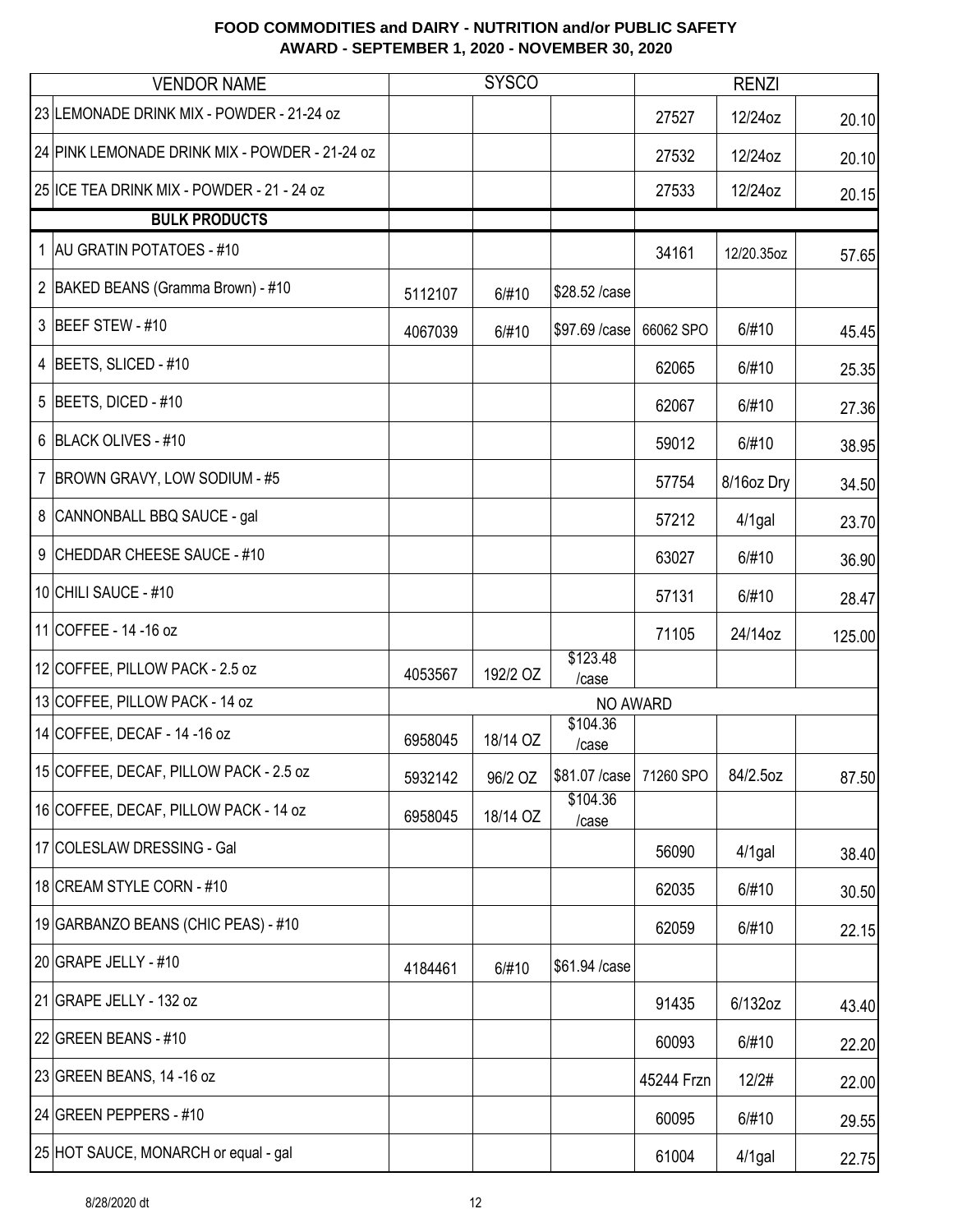| <b>VENDOR NAME</b>                         |         | <b>SYSCO</b>   |                 |           | <b>RENZI</b> |       |
|--------------------------------------------|---------|----------------|-----------------|-----------|--------------|-------|
| 26 JALAPENOS - #10                         |         |                |                 | 63065     | 6/#10        | 25.59 |
| 27 KETCHUP - #10                           |         |                |                 | 57081     | 6/#10        | 24.65 |
| 28 KETCHUP, 12 - 14 oz bottle              | 4560934 | 36/14 OZ       | \$36.66 /case   |           |              |       |
| 29 KIDNEY BEANS - #10                      |         |                |                 | 62000     | 6/#10        | 23.99 |
| 30 KIDNEY BEANS, 14 - 16 oz                |         |                | NO AWARD        |           |              |       |
| 31 MASHED POTATOES - #10                   |         |                |                 | 35016     | 6/5.75#      | 54.55 |
| 32 MAYONNAISE, REGULAR - Gal               |         |                |                 | 56205     | $4/1$ gal    | 22.25 |
| 33 MAYONNAISE, LOW FAT - Gal               | 4244513 | 4/1 GAL        | \$27.72 /case   |           |              |       |
| 34 MUSHROOMS - #10                         |         |                |                 | 68024     | 6/#10        | 41.70 |
| 35 MUSTARD - 12 oz bottle                  |         |                |                 | 57927     | 12/12oz      | 18.55 |
| 36 MUSTARD - Gal                           |         |                |                 | 30058     | $4/1$ gal    | 12.55 |
| 37 NORTHERN BEAN - 10#                     |         |                |                 | 95412     | 6/#10        | 25.55 |
| 38 PEANUT BUTTER - 5#                      |         |                |                 | 92542     | 6/5#         | 44.15 |
| 39 PEPPERS, RED & GREEN - 10#              | 4189247 | 6/#10          | \$44.88 /case   |           |              |       |
| 40 PICKLES, DILL - gal                     |         |                |                 | 61040     | $2/1$ gal    | 13.10 |
| 41 PICKLES, DILL - 5 gal                   | 7158815 | <b>1/5 GAL</b> | \$25.65 /case   |           |              |       |
| 42 PINTO BEANS - #10                       | 3362274 | 6/#10          | \$22.56 /case   | 62075 SPO | 6/#10        | 22.00 |
| 43 PIZZA SAUCE Grade A - #10               |         |                |                 | 57051     | 6/#10        | 24.98 |
| 44 POTATOES, DICED - 10#                   |         |                |                 | 62084     | 6/#10        | 26.00 |
| 45 POTATOES, DICED, FRESH VAC PACKED - 10# | 1070499 | 2/10 LB        | \$17.02 / case  |           |              |       |
| 46 POTATO PEARL Vitamin C Enriched - 5#    |         |                | <b>NO AWARD</b> |           |              |       |
| 47 POTATO - SCALLOPED - 20.35 oz           |         |                |                 | 34165     | 12/20.35oz   | 54.50 |
| 48 PUMPKIN - #10                           |         |                |                 | 62083     | 6/#10        | 39.74 |
| 49 RAISINS - 30#                           |         |                |                 | 73231     | 30#          | 27.77 |
| 50 RAVIOLI - #10                           |         |                |                 | 66065     | 6/#10        | 34.00 |
| 51 RED PEPPERS - #10                       |         |                |                 | 58997     | 6/#10        | 34.79 |
| 52 REFRIED BEANS - #10 or 115 oz           | 5882311 | 6/#10          | \$30.55 /case   |           |              |       |
| 53 REFRIED BEANS, VEGETARIAN - #10         |         |                |                 | 92603     | 6/115oz      | 29.77 |
| 54 SALSA - #10                             |         |                |                 | 57061     | 6/#10        | 31.65 |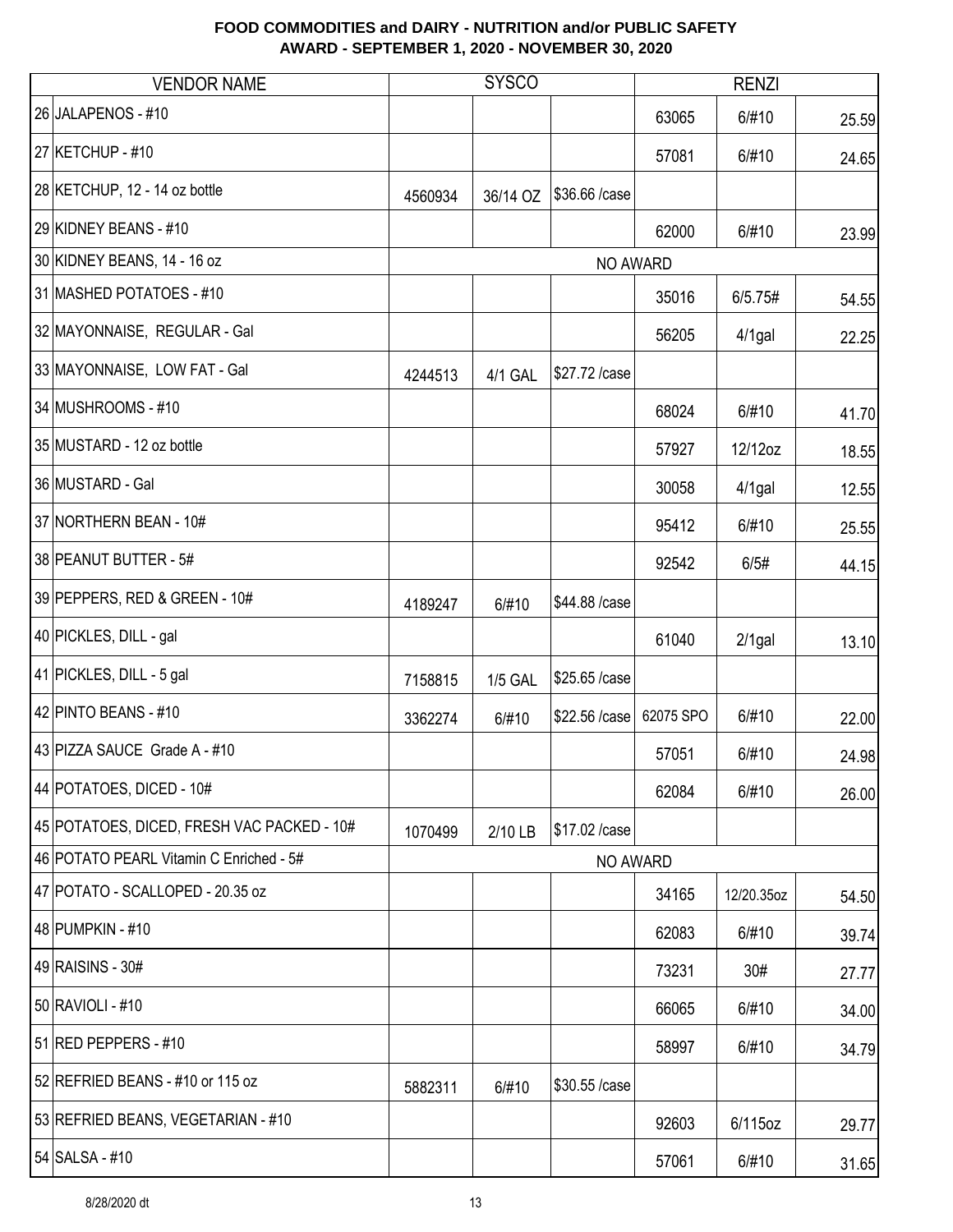| <b>VENDOR NAME</b>                         |         | <b>SYSCO</b> |                |            | <b>RENZI</b> |       |
|--------------------------------------------|---------|--------------|----------------|------------|--------------|-------|
| 55 SAUERKRAUT - #10                        |         |              |                | 62082      | 6/#10        | 27.40 |
| 56 SPAGHETTI SAUCE - #10                   |         |              |                | 57336      | 6/#10        | 25.15 |
| 57 SPAGHETTI SAUCE, LOW SODIUM - #10       |         |              |                | 57021      | 6/#10        | 23.00 |
| 58 STEWED TOMATO, Grade A - #10            |         |              |                | 56970      | 6/#10        | 24.45 |
| 59 STEWED TOMATO, LOW SODIUM Grade A - #10 |         |              | NO AWARD       |            |              |       |
| 60 STRAWBERRY PRESERVES - 4#               |         |              |                | 91424      | 6/4#         | 43.60 |
| 61 STRAWBERRY TOPPING - 58oz               |         |              |                | 75105      | 6/#5         | 48.60 |
| 62 SWEET POTATOES, syrup Grade A - #10     |         |              |                | 92369      | 6/#10        | 33.41 |
| 63 TEA BAGS, Regular                       |         |              |                | 71451      | 10/100ct     | 26.87 |
| 64 TOMATOES, CRUSHED - #10                 |         |              |                | 57016      | 6/#10        | 24.15 |
| 65 TOMATO PASTE, Grade A - #10             |         |              |                | 59085      | 6/#10        | 32.00 |
| 66 TOMATO PASTE, LOW SODIUM Grade A - #10  |         |              | NO AWARD       |            |              |       |
| 67 TOMATO SAUCE, Grade A - #10             |         |              |                | 57055      | 6/#10        | 23.00 |
| 68 TOMATO SAUCE, LOW SODIUM Grade A - #10  |         |              | NO AWARD       |            |              |       |
| 69 WAX BEANS - 14 - 16 oz                  |         |              |                | 45338 Frzn | 12/2#        | 26.50 |
| 70 WAX BEANS - #10                         |         |              |                | 62022      | 6/#10        | 27.70 |
| 71 VEGETARIAN BEAN - #10                   | 4110177 | 6/#10        | \$24.88 /case  |            |              |       |
| 72 3-BEAN SALAD - #10                      | 4000782 | 6/#10        | \$36.63 /case  |            |              |       |
| 73 4-BEAN SALAD - #10                      |         |              |                | 10974      | 6/#10        | 32.15 |
| <b>INDIVIDUAL SERVING ITEMS</b>            |         |              |                |            |              |       |
| 1 CHIPS - Corn                             |         |              |                | 77540 SPO  | 104/1oz      | 33.60 |
| 2 DORITOS - Cool Ranch - 1 oz              | 5511910 | 104/1 OZ     | \$36.60 / case | 77546 SPO  | 104/1oz      | 33.60 |
| 3 DORITOS - Nacho Cheese - 1 oz            |         |              |                | 77545      | 104/1oz      | 33.60 |
| 4 FUNYUNS CHIPS - .75 oz                   |         |              |                | 77484      | 104/.75oz    | 33.60 |
| 5 HOT CHOCOLATE, SUGAR FREE PACKET         | 4250775 | 6/24 CT      | \$40.38 / case | 48229 SPO  | 6/40ct       | 36.75 |
| 6 ORANGE JUICE - 4 oz                      |         |              |                | 47000      | 72/4oz       | 12.20 |
| 7   POTATO CHIP - regular - 1 oz           |         |              |                | 77542      | 104/1oz      | 33.60 |
| 8 POTATO CHIP - BBQ - 1 oz                 |         |              |                | 77541      | 104/1oz      | 33.60 |
| 9 POTATO CHIP - Sour Cream & Onion - 1 oz  |         |              |                | 77543      | 104/1oz      | 33.60 |
| 10 PRETZELS - 1 oz                         |         |              |                | 77532      | 88/1oz       | 29.45 |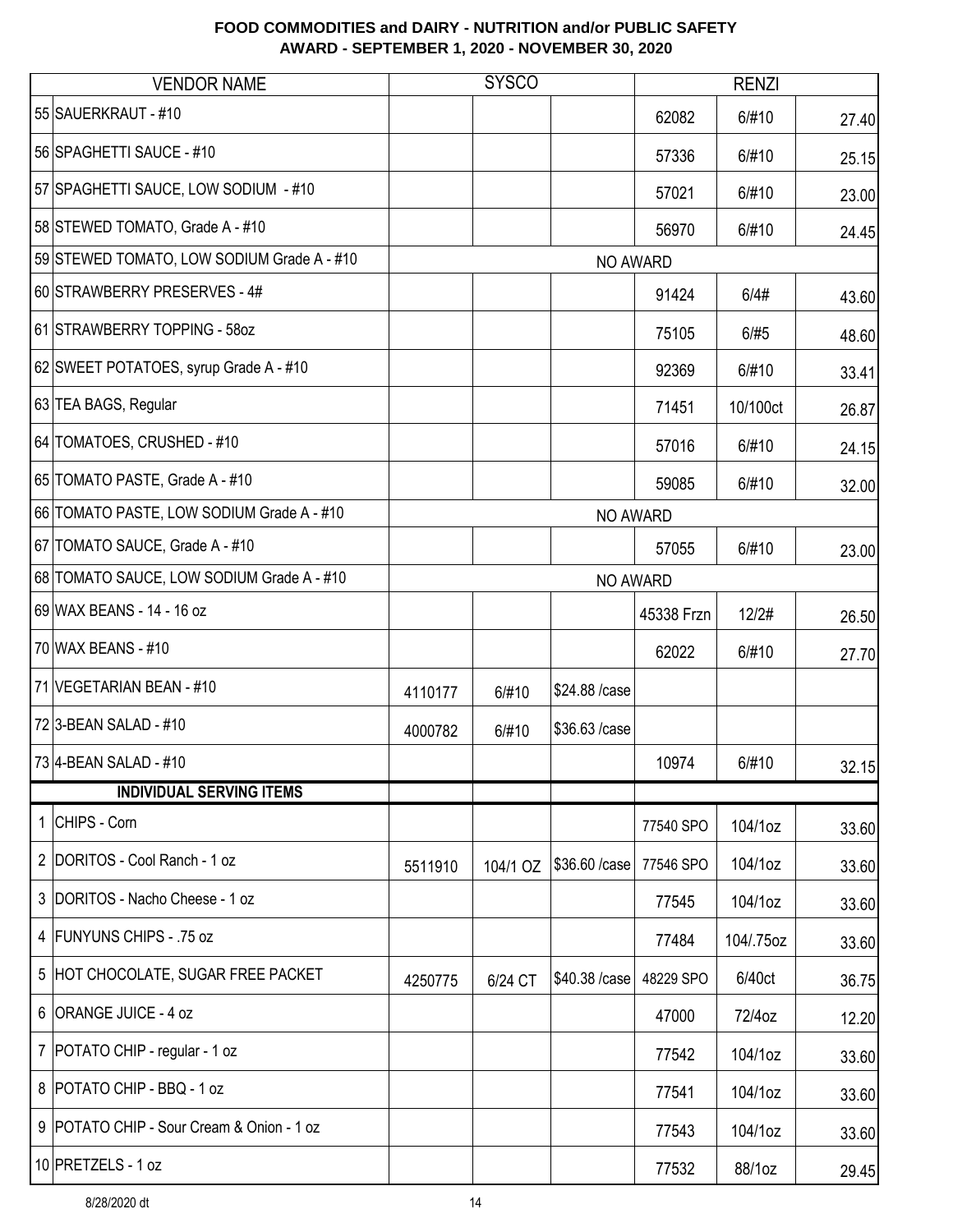| <b>VENDOR NAME</b>                               |         | <b>SYSCO</b> |                           |                 | <b>RENZI</b> |       |
|--------------------------------------------------|---------|--------------|---------------------------|-----------------|--------------|-------|
| 11 TORTILLA CHIPS - 2 oz                         |         |              |                           | 78574<br>Scoops | 72/.875oz    | 23.90 |
| 12 PC APPLESAUCE                                 |         |              |                           | 64153           | 96/4.5oz     | 26.90 |
| 13 PC BBQ SAUCE                                  |         |              |                           | 66218           | 100/1oz      | 9.31  |
| 14 PC BUTTER cups                                | 5419353 | $1/8$ LB     | \$22.42 /case             |                 |              |       |
| 15 PC CEREAL - GLUTEN FREE CHEX                  |         |              |                           | 84166           | 96/1oz       | 22.10 |
| 16 PC COFFEE                                     |         |              |                           | 71220           | 84/1.75oz    | 46.22 |
| 17 PC COFFEE, DECAF                              | 5259346 | 5/100 CT     | \$51.93 / case            |                 |              |       |
| 18 PC CREAM CHEESE                               |         |              |                           | 25001           | 100/1oz      | 17.30 |
| 19 PC DIET CRANBERRY SAUCE                       | 9278136 | 200/.5 OZ    | \$23.97 / case            |                 |              |       |
| 20 PC HALF & HALF                                |         |              |                           | 67174           | 360 - 3/8oz  | 12.90 |
| 21 PC JELLY - diet                               |         |              |                           | 66222           | 200/12gm     | 14.40 |
| 22 PC JELLY - regular                            | 5258835 |              | 400/10 GM \$21.53 /case   |                 |              |       |
| 23 PC KETCHUP                                    | 4029500 |              | 1000/9 GM \$18.00 / case  |                 |              |       |
| 24 PC MAPLE SYRUP, Sugar Free                    |         |              |                           | 35057           | 100/1.1 oz   | 14.75 |
| 25 PC MARGARINE cups                             | 4546949 | 900/5 GM     | \$21.34 /case             |                 |              |       |
| 26 PC MAYONAISE                                  |         |              |                           | 66585           | 500/9gm      | 16.55 |
| 27 PC MUSTARD                                    |         |              |                           | 66223           | 500/4.5gm    | 7.34  |
| 28 PC PANCAKE SYRUP                              |         |              |                           | 66229           | 100/1.5oz    | 9.75  |
| 29 PC PANCAKE SYRUP, Sugar Free                  |         |              | NO AWARD                  |                 |              |       |
| 30 PC PEANUT BUTTER                              |         |              |                           | 66527           | 200/.5oz     | 22.00 |
| 31 POPCORN, Smart Food, White Cheddar - .5 oz    | 7095624 | 72/.5 OZ     | \$25.34 /case             |                 |              |       |
| 32 PC RELISH                                     | 4667093 | 500/9 GM     | \$24.67 / case            |                 |              |       |
| 33 PC SALT SUBSTITUTE                            | 1116052 |              | 300/0.03OZ \$23.17 / case |                 |              |       |
| 34 PC SPLENDA                                    |         |              |                           | 67002           | 2000ct       | 25.25 |
| 35 PC SUGAR                                      |         |              |                           | 67001           | 2000ct       | 12.12 |
| 36 PC SOUR CREAM cups                            |         |              |                           | 25446           | 100/1oz      | 13.69 |
| 37 PC SWEET & SOUR                               |         |              |                           | 66236           | 100/1oz      | 10.34 |
| <b>FRUITS &amp; VEGETABLES, FRESH and CANNED</b> |         |              |                           |                 |              |       |
| 1 APPLES, fresh                                  |         |              |                           | 88025           | 40#120ct     | 21.60 |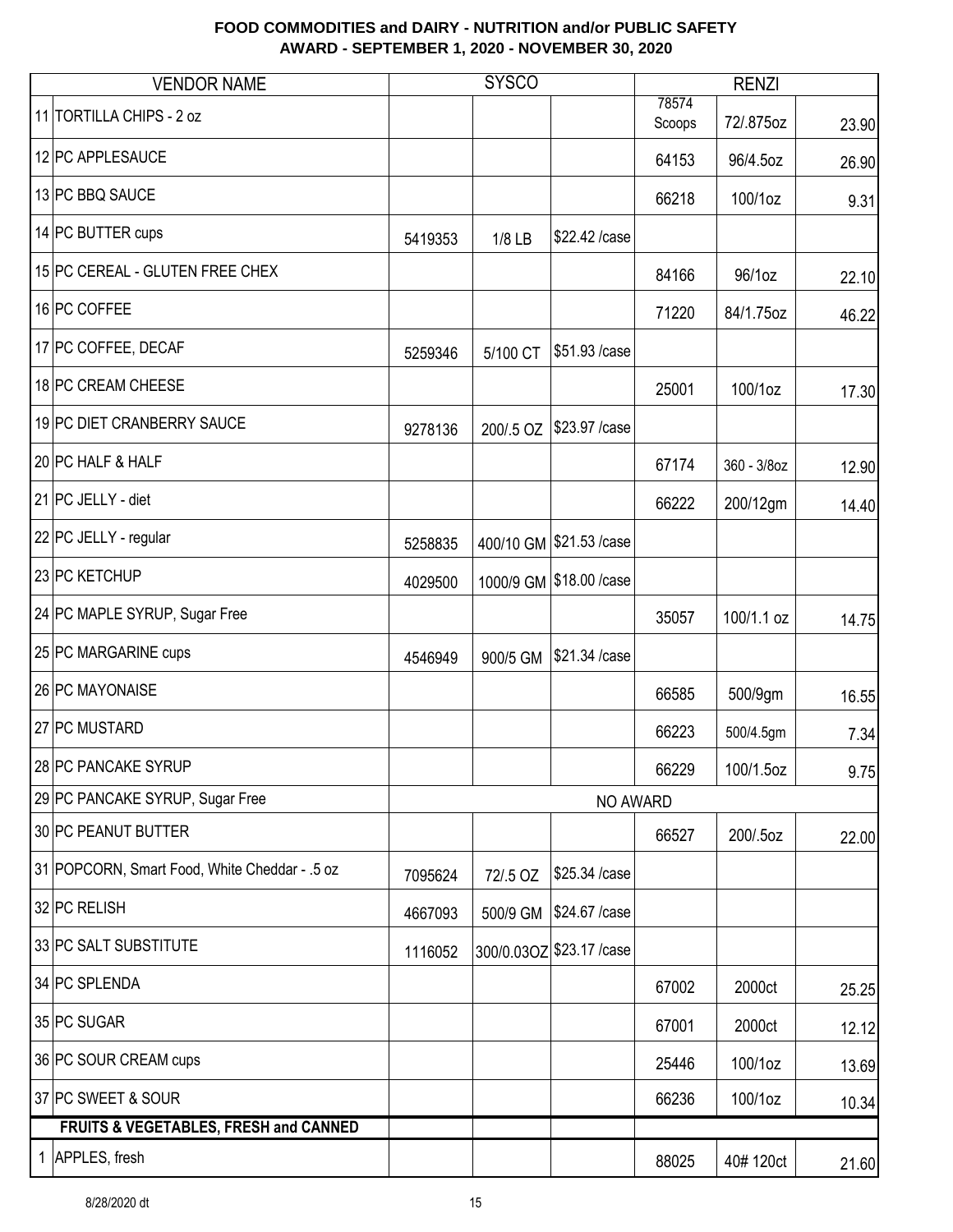|                | <b>VENDOR NAME</b>                                                      |         | <b>SYSCO</b> |                |             | <b>RENZI</b> |       |
|----------------|-------------------------------------------------------------------------|---------|--------------|----------------|-------------|--------------|-------|
|                | 2 APPLES: sliced, juice or water packed, Grade A - #10                  |         |              |                | 10251       | 6/#10        | 39.99 |
|                | 3 APPLESAUCE Unsweetened, Grade A - #10                                 |         |              |                | 65045       | 6/#10        | 23.15 |
|                | 4 APRICOTS - Grade A - #10                                              |         |              |                | 11266       | 6/#10        | 36.16 |
|                | 5 BANANAS, fresh - 150 ct                                               | 1007384 | 1/150 CT     | \$20.76 / case |             |              |       |
|                | 6 FROZEN BERRY MEDLEY - 20#                                             |         |              |                | NO AWARD    |              |       |
| 7 <sup>1</sup> | CABBAGE, fresh                                                          | 1007970 | 1/50 LB      | \$15.74 /case  |             |              |       |
|                | 8 CANTELOPE, fresh                                                      | 1164375 | 1/6 CT       | \$14.44 /case  | 88039       | 12-15ct      | 28.65 |
| 9 <sup>1</sup> | CELERY. Bunch                                                           | 1120625 | 1/24 CT      | \$30.87 /case  |             |              |       |
|                | 10 COLE SLAW MIX - 4/5# bags                                            |         |              |                | 88139       | 4/5#         | 18.49 |
|                | 11 CRANBERRY SAUCE Whole, Grade A                                       | 5729983 | 6/#10        | \$52.84 /case  | 64049 SPO   | 6/101oz      | 44.15 |
|                | 12 CRANBERRY SAUCE, Jellied, Grade A - #10                              | 4608907 | 6/101 OZ     | \$40.35 /case  |             |              |       |
|                | 13 CUCUMBERS, fresh - 24-30 case                                        |         |              |                | 88110       | 15#          | 12.00 |
| 14             | CRUSHED PINEAPPLE: fancy, juice Hawaiian Coarse,<br>Grade A - #10       |         |              |                | 64045       | 6/#10        | 26.04 |
| 15             | FROZEN STRAWBERRIES, UNSWEETENED-Grade A-<br>10#                        |         |              |                | 45177       | 10#          | 18.45 |
| 16             | FROZEN STRAWBERRIES, UNSWEETENED-Grade A-<br>6/5#                       | 1024439 | 1/30 LB      | \$56.20 /case  |             |              |       |
| 17             | FROZEN STRAWBERRIES, SWEETENED - Grade A -<br>6/5#                      |         |              |                | 45175       | 6/6.5#       | 56.15 |
|                | 18 FRUIT COCKTAIL, Grade A - #10                                        |         |              |                | 61041       | 6/#10        | 29.61 |
|                | 19 FRUIT CUPS, 4 oz - Grade A                                           |         |              |                | 46233       | 36/4oz       | 19.23 |
| 20             | FRUIT MEDLEY, Festival/Classic, melon pieces,<br>grapes - Grade A - #10 |         |              |                | 31207       | 1/8#         | 20.85 |
|                | 21 GREEN PEPPERS, fresh                                                 |         |              |                | 88168       | 20#          | 40.50 |
|                | 22 HONEYDEW MELON, fresh                                                | 1000538 | 1/6 CT       | \$19.22 /case  |             |              |       |
|                | 23 LETTUCE, Iceberg, fresh, head                                        | 1492628 | 1/24 CT      | \$30.57 /case  |             |              |       |
|                | 24 LETTUCE, Iceberg, fresh, bag                                         |         |              |                | 88131       | 4/5#         | 19.65 |
|                | 25 MANDARIN ORANGE, sections, light, Grade A - #10                      |         |              |                | 66031       | 6/#10        | 25.40 |
|                | 26 ONIONS, fresh                                                        |         |              |                | 88153       | 50#          | 20.95 |
|                | 27 ORANGES, fresh                                                       |         |              |                | 88348       | 113ct        | 31.78 |
|                | 28 PEACHES diced, light Grade A - #10                                   | 680688  | 6/#10        | \$28.72 /case  |             |              |       |
|                | 29 PEACHES yellow, light cling halves, Grade A - #10                    |         |              |                | 64008 Diced | 6/#10        | 29.90 |
|                | 30 PEACHES sliced, light Grade A - #10                                  | 4218996 | 6/#10        | \$28.72 /case  |             |              |       |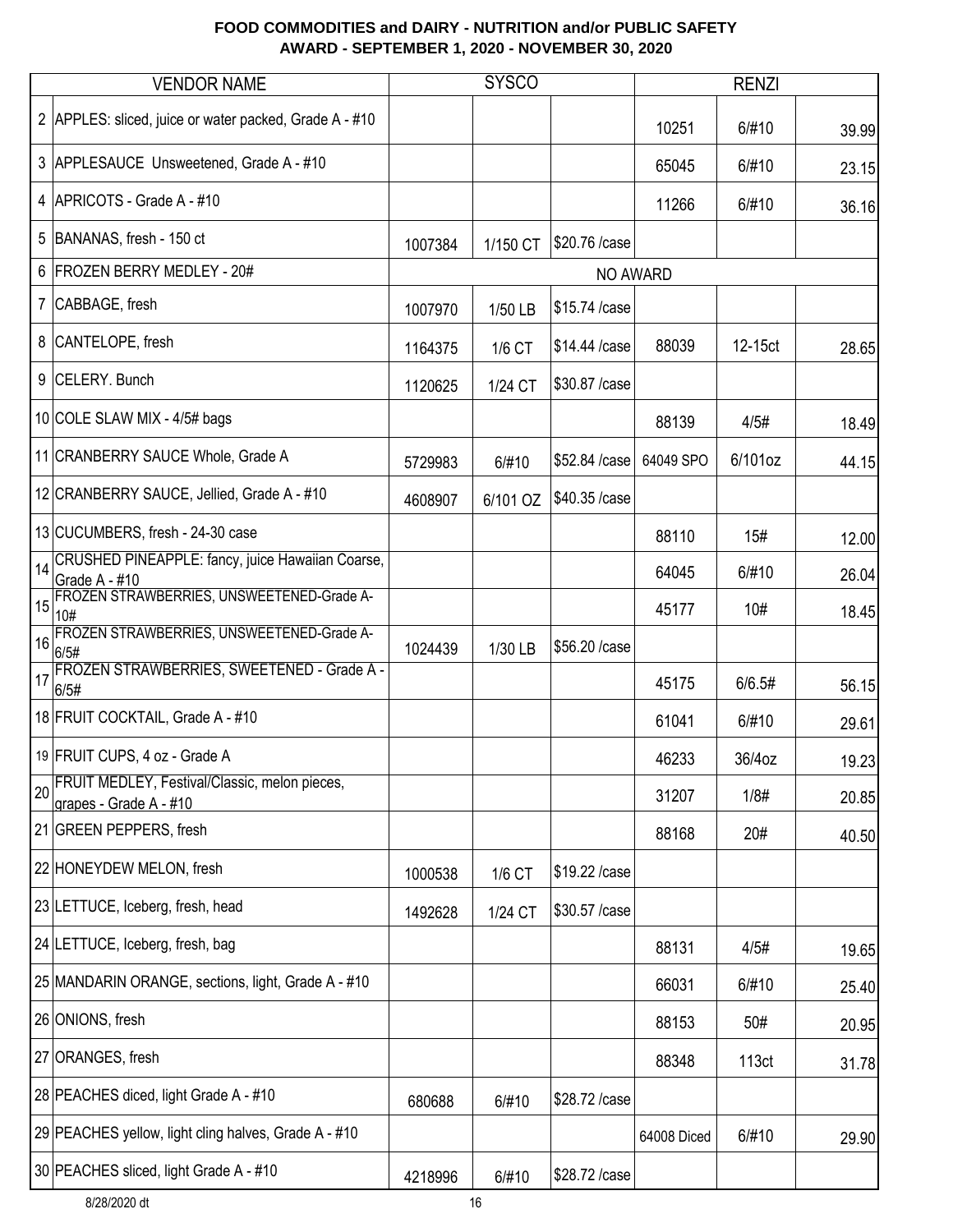| <b>VENDOR NAME</b>                                |         | <b>SYSCO</b> |                |                   | <b>RENZI</b> |       |
|---------------------------------------------------|---------|--------------|----------------|-------------------|--------------|-------|
| 31 PEARS halves, light Grade A - #10              |         |              |                | 64019             | 6/#10        | 40.00 |
| 32 PEARS pieces, light Grade A - #10              |         |              |                | 64012             | 6/#10        | 31.15 |
| 33 PINEAPPLE TIDBITS: light, Grade A - #10        |         |              |                | 64043 In<br>Juice | 6/#10        | 26.95 |
| 34 PINEAPPLE, sliced, juice packed, Grade A - #10 |         |              |                | 63037             | 6/#10        | 34.30 |
| 35 PLUMS, fresh                                   |         |              | NO AWARD       |                   |              |       |
| 36 POTATOES, fresh                                | 1008515 | 1/50 LB      | \$29.84 /case  |                   |              |       |
| 37 SEEDLESS RAISINS - Grade A                     |         |              | NO AWARD       |                   |              |       |
| 38 SNOW PEAS                                      | 1008382 | 1/10LB       | \$21.00 / case |                   |              |       |
| 39 SWEET POTATO, MASHED - frozen                  | 2497089 | 12/2 LB      | \$52.38 /case  |                   |              |       |
| 40 TOMATOES, fresh                                | 1763440 | 1/25 LB      | \$33.49 /case  |                   |              |       |
| 41 TROPICAL FRUIT, papaya, banana - Grade A - #10 |         |              |                | 64030             | 6/#10        | 23.40 |
| 42 WATERMELON, fresh                              |         |              |                | 88076             | 1ct          | 8.95  |
| <b>VEGETABLES - FROZEN</b>                        |         |              |                |                   |              |       |
| 1 ASPARAGUS, Grade A                              |         |              |                | 45086             | 6/2.5#       | 27.90 |
| 2 BREAKFAST CUBE POTATOES, Grade A                |         |              |                | 34395             | 6/5#         | 41.59 |
| 3 BROCCOLI, CUT, Grade A                          |         |              |                | 45131             | 20#          | 12.65 |
| 4 BROCCOLI SPEARS, Grade A                        |         |              |                | 45229             | 12/2#        | 22.55 |
| 5 BRUSSEL SPROUTS, Grade A                        |         |              |                | 45255             | 12/2#        | 25.99 |
| 6 CALIFORNIA BLEND, Grade A                       |         |              |                | 45331             | 20#          | 18.50 |
| 7 CAPRI MIX, Grade A                              |         |              |                | 45318             | 20#          | 20.15 |
| 8 BABY CARROTS, whole Grade A                     |         |              |                | 45228             | 20#          | 22.45 |
| 9 CARROTS, CUT, Grade A                           |         |              |                | 45018             | 20#          | 15.70 |
| 10 CARROTS, DICED, 30#, Grade A                   | 3960358 | 1/30 LB      | \$24.54 /case  |                   |              |       |
| 11 CAULIFLOWER, grade A                           | 3772514 | 12/2 LB      | \$20.02 /case  |                   |              |       |
| 12 CORN, Grade A                                  |         |              |                | 45024             | 20#          | 19.25 |
| 13 GREEN BEANS, CUT, Grade A                      |         |              |                | 45265             | 20#          | 17.45 |
| 14 GREEN BEANS, ITALIAN CUT, Grade A              |         |              |                | 45336             | 12/2#        | 22.89 |
| 15 DICED GREEN PEPPERS, Grade A                   |         |              |                | 45097             | 12/2#        | 25.85 |
| 16 FAJITA STRIPS                                  | 1647353 | $2/5$ LB     | \$42.25 /case  |                   |              |       |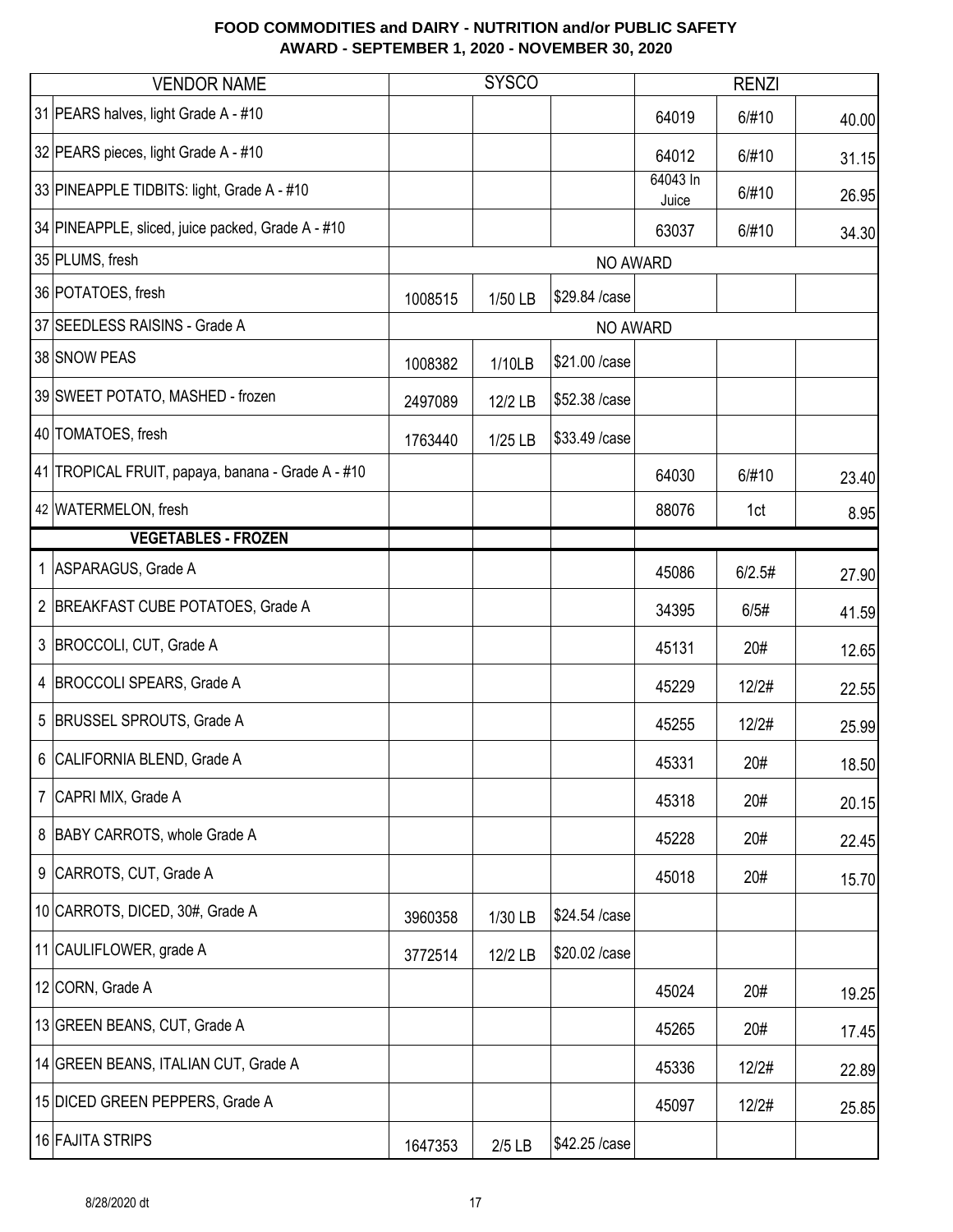|                | <b>VENDOR NAME</b>                         |         | <b>SYSCO</b> |                            |           | <b>RENZI</b> |       |
|----------------|--------------------------------------------|---------|--------------|----------------------------|-----------|--------------|-------|
|                | 17 FRENCH GREEN BEANS, Grade A             |         |              |                            | 45253     | 12/2#        | 27.55 |
|                | 18 HUBBARD SQUASH, Grade A                 |         |              |                            | 45174     | 12/4#        | 34.75 |
|                | 19 ITALIAN MIX, Grade A                    |         |              |                            | 45348     | 20#          | 22.70 |
|                | 20 JAPANESE STIR FRY, Grade A              |         |              |                            | 45259     | 20#          | 24.74 |
|                | 21 LIMA BEANS, Grade A                     |         |              |                            | 45312     | 20#          | 29.45 |
|                | 22 MIXED VEGETABLES Grade A, 5 way mix     |         |              |                            | 45126     | 12/2.5#      | 22.61 |
|                | 23 ONIONS, DICED, Grade A                  |         |              |                            | 45102     | 12/2#        | 25.45 |
|                | 24 ORIENTAL BLEND, Grade A                 |         |              | NO AWARD                   |           |              |       |
|                | 25 PEARL ONIONS. Grade A                   |         |              |                            | 45359 SPO | 12/2#        | 30.90 |
|                | 26 PEAS, Grade A                           |         |              |                            | 45136     | 20#          | 21.45 |
|                | 27 PEAS/CARROTS, Grade A                   |         |              |                            | 45137     | 20#          | 18.15 |
|                | 28 PEPPERS, RED & GREEN - 20#, Grade A     | 4843906 | 1/25LB       | \$24.56 /case              |           |              |       |
|                | 29 SCAND BLEND, Grade A                    |         |              |                            | 45124     | 20#          | 21.15 |
|                | 30 SPINACH, chopped Grade A                |         |              |                            | 45232     | 12/3#        | 28.50 |
|                | 31 SWEET PEAS, Grade A                     |         |              | <b>NO AWARD</b>            |           |              |       |
|                | 32 WAX BEANS, CUT, Grade A                 | 1877026 | 12/2 LB      | \$30.92 /case              |           |              |       |
|                | 33 WINTER BLEND, Grade A                   |         |              |                            | 45099     | 12/2#        | 24.40 |
|                | 34 ZUCCHINI. Grade A                       |         |              |                            | 45294     | 20#          | 23.55 |
|                | <b>PUDDING</b>                             |         |              |                            |           |              |       |
| 1              | BUTTERSCOTCH - 6/10#                       |         |              |                            | 73193     | 6/#10        | 28.80 |
|                | 2 CHOCOLATE - $6/10#$                      |         |              |                            | 73191     | 6/#10        | 28.80 |
|                | 3 CHOCOLATE POWDER MIX - 12/2# or 12/24 oz |         |              |                            | 28585     | 12/24oz      | 25.10 |
|                | 4   LEMON - 6/10#                          |         |              |                            | 73195     | 6/#10        | 30.79 |
| 5              | PISTACHIO - 6/10#                          |         |              | NO AWARD                   |           |              |       |
| 6              | TAPIOCA - 6/10#                            |         |              |                            | 73196     | 6/#10        | 31.51 |
| $\overline{7}$ | VANILLA - 12/24 oz                         |         |              |                            | 73192     | 6/#10        | 29.35 |
|                | 8 VANILLA POWDER MIX - 12/2#               |         |              |                            | 28477     | 12/24oz      | 26.99 |
|                | 9 SUGAR FREE - BUTTERSCOTCH - 5 oz         |         |              |                            | 28474 SPO | 12/5oz       | 26.68 |
|                | 10 SUGAR FREE - CHOCOLATE - 5 oz           | 664369  |              | 48/3.25OZ   \$15.96 / case | 28473 SPO | 12/3.5oz     | 21.84 |
|                | 11 SUGAR FREE - VANILLA - 5 oz             | 664452  |              | 48/3.25OZ   \$15.99 / case | 28463 SPO | 12/3.5oz     | 19.71 |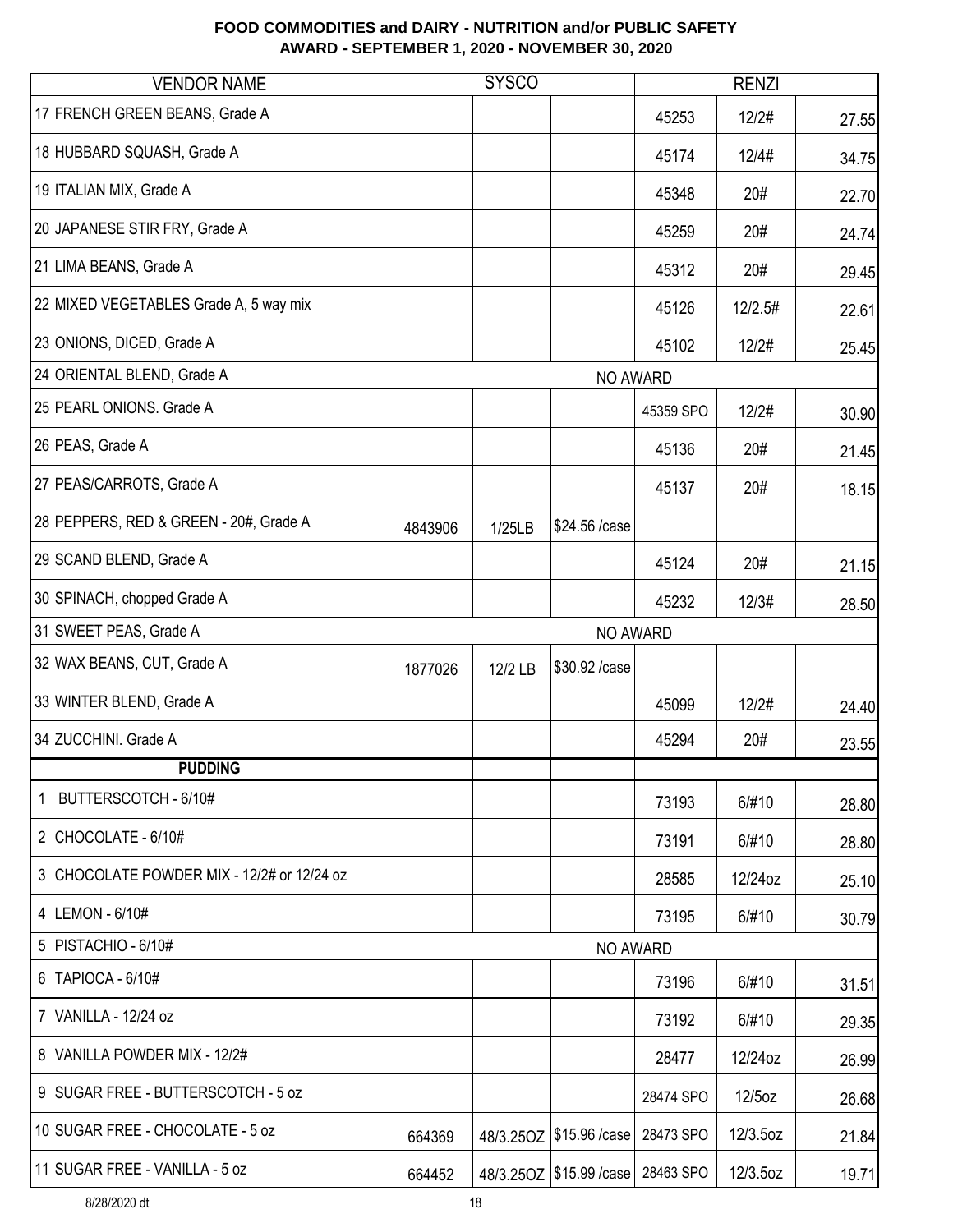|    | <b>VENDOR NAME</b>                               |         | <b>SYSCO</b> |                   |           | <b>RENZI</b> |       |
|----|--------------------------------------------------|---------|--------------|-------------------|-----------|--------------|-------|
|    | 12 SNACK PACK PUDDINGS, BUTTERSCOTCH -3.5 oz     |         |              |                   | 73187     | 48/3.5oz     | 16.45 |
|    | 13 SNACK PACK PUDDINGS, CHOCOLATE - 3.5 oz       |         |              |                   | 73188     | 48/3.5oz     | 16.45 |
|    | 14 SNACK PACK PUDDINGS, VANILLA - 3.5 oz         |         |              |                   | 73186     | 48/3.5oz     | 16.45 |
|    | 15 SNACK PACK PUDDINGS, DIABETIC, RICE - 4 oz    |         |              |                   | 73180 SPO | 48/4oz       | 24.57 |
| 16 | SNACK PACK PUDDINGS, DIABETIC, TAPIOCA - 4<br>0Z | 1642362 | 48/4 OZ      | \$25.80 / case    | 73209 SPO | 48/4oz       | 24.57 |
|    | 17 SNACK PACK PUDDINGS, DIABETIC, VANILLA - 4 oz | 2619500 | 48/4 OZ      | \$25.80 /case     |           |              |       |
|    | <b>JELLO</b>                                     |         |              |                   |           |              |       |
|    | 1 REGULAR - 24 oz- asst                          | 4010310 | 12/24 OZ     | \$34.31 / case    | 29212 SPO | 12/24oz      | 30.40 |
|    | 2 SUGAR FREE RED - 2.75 oz                       |         |              |                   | 28272 SPO | 18/2.75oz    | 37.50 |
|    | 3 SUGAR FREE CITRUS - 2.75 oz                    |         |              |                   | 28273 SPO | 18/2.75oz    | 37.50 |
|    | DAIRY                                            |         |              |                   |           |              |       |
|    | 1 CHEESE AMER PROCESSED SLICED - Yellow          | 6697114 | 4/5 LB       | \$63.97 / case    |           |              |       |
|    | 2 CHEESE AMER PROCESSED SLICED - White           | 6697882 | 4/5 LB       | \$64.04 /case     |           |              |       |
|    | 3 CHEESE, CHEDDAR - Block                        |         |              |                   | 25081     | 10#          | 3.14# |
|    | 4 CHEESE, EXTRA SHARP - Block                    |         |              |                   | 25064 NYS | 10#          | 3.09# |
|    | 5 CHEESE, MEXICAN - Shredded                     | 7018109 | 4/5 LB       | \$57.07 /case     |           |              |       |
|    | 6 CHEESE, MozZARELLA - Shredded - 20lb           |         |              |                   | 25155     | 4/5#         | 75.05 |
|    | 7 CHEESE, MozZARELLA - Shredded - 30lb           | 2336865 | 6/5LB        | \$108.27<br>/case |           |              |       |
|    | 8 CHEESE, SHARP - Shredded                       |         |              |                   | 25042     | 4/5#         | 70.89 |
|    | 9 CHEESE, SHARP, LOW SODIUM - Shredded           |         |              | NO AWARD          |           |              |       |
|    | 10 CHEESE, SWISS - Block                         |         |              |                   | 25866     | 2/8#         | 3.48# |
|    | 11 CHEESE, SWISS, LOW SODIUM - Block             | 1527183 | 1/14#AVG     | \$4.96/lb         |           |              |       |
|    | 12 CREAM CHEESE - 3#                             |         |              |                   | 25919     | 10/3#        | 58.90 |
|    | 13 COTTAGE CHEESE                                |         |              |                   | 25117     | 4/5#         | 29.70 |
|    | 14 COTTAGE CHEESE, 1%                            | 8635740 | 4/3 LB       | \$17.70 / case    |           |              |       |
|    | 15 LIQUID BUTTER                                 |         |              |                   | 58470     | $3/1$ gal    | 30.66 |
|    | 16 MARGARINE                                     |         |              |                   | 29088     | 30/1#        | 21.35 |
|    | 17 PARMESAN CHEESE                               | 6370571 | 4/5 LB       | \$55.31 /case     |           |              |       |
|    | 18 PIZZA CRUST, rectangular par baked            | 2972923 | 16/17 OZ     | \$37.57 / case    |           |              |       |
|    | 19 SOUR CREAM                                    |         |              |                   | 25328     | 4/5#         | 26.79 |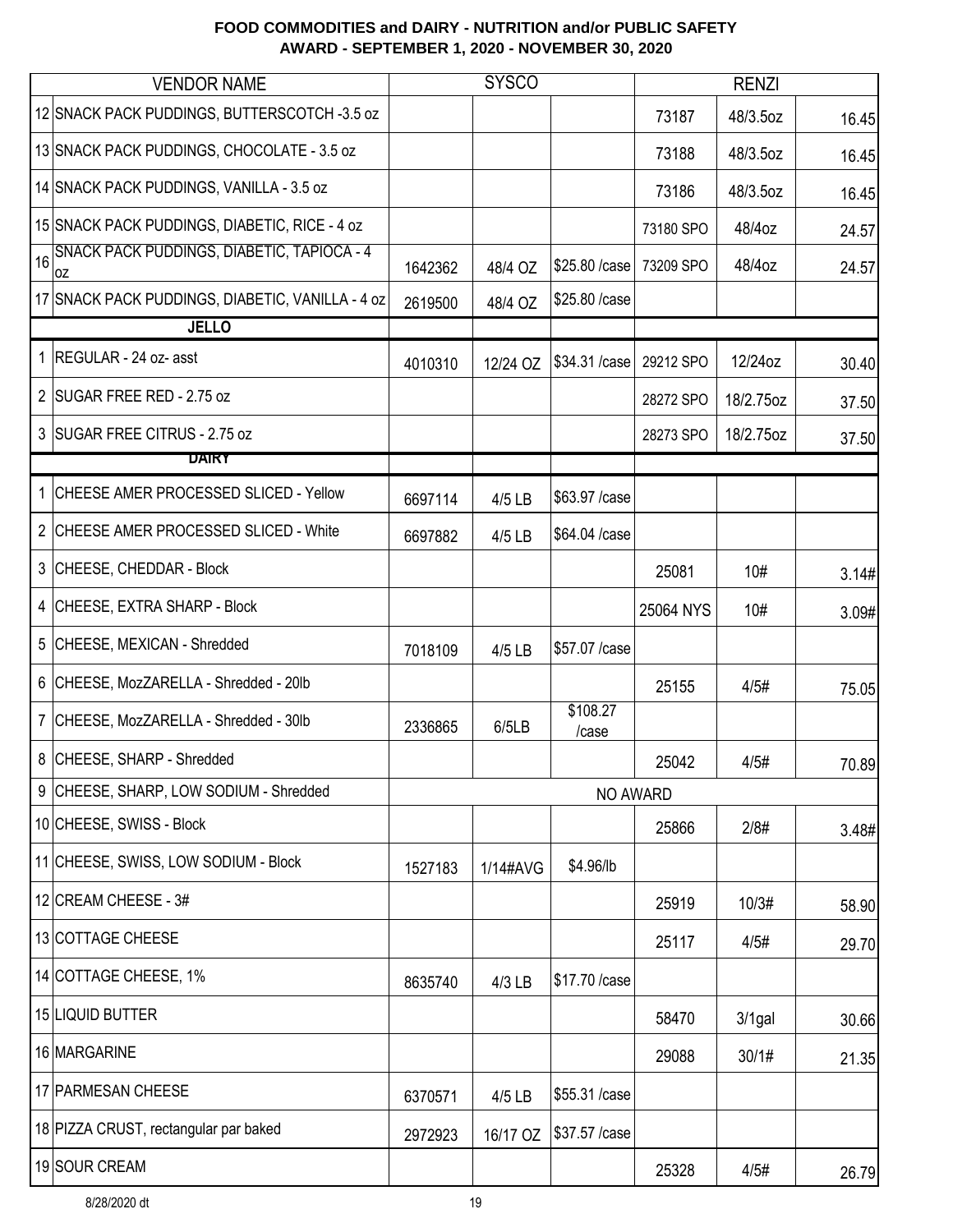|                | <b>VENDOR NAME</b>                                                                                                                        |         | <b>SYSCO</b> |                             |                                                          | <b>RENZI</b> |       |
|----------------|-------------------------------------------------------------------------------------------------------------------------------------------|---------|--------------|-----------------------------|----------------------------------------------------------|--------------|-------|
|                | 20 YOGURT - assorted                                                                                                                      | 8221958 | 24/4 OZ      | \$14.48 /case               | 26086<br>Strawb,<br>26088<br>Stra/bana,<br>26087 Vanilla | 48/4oz       | 15.60 |
|                | 21 YOGURT, LIGHT - assorted flavors                                                                                                       |         |              |                             | 26078                                                    | 48/4oz       | 17.78 |
|                | 22 YOGURT, VANILLA - 2 lb - 5 lb                                                                                                          |         |              |                             | 76516                                                    | 6/32oz       | 13.97 |
|                | 23 YOGURT, VANILLA - 4 - 6 oz                                                                                                             | 9903576 | 12/5.3 OZ    | \$9.59 / case               | 26154 SPO                                                | 12/6oz       | 9.10  |
|                | <b>COOKIES &amp; CRACKERS</b>                                                                                                             |         |              |                             |                                                          |              |       |
| $\overline{2}$ | COOKIES, CHOCOLATE CHIP, frozen ready to bake<br>dough - 1 oz - 1.5 oz<br>COOKIES, OATMEAL, frozen ready to bake dough - 1<br>oz - 1.5 oz |         |              | <b>NO AWARD</b>             | 39976                                                    | 320/1oz      | 41.50 |
| 3              | COOKIES, OATMEAL RAISIN, frozen ready to bake<br>dough - 1 oz - 1.5 oz                                                                    |         |              |                             | 51466                                                    | 213/1.5oz    | 45.57 |
| $\overline{4}$ | COOKIES, PEANUT BUTTER, frozen ready to bake<br>dough - 1 oz - 1.5 oz                                                                     | 7220346 |              | 213/1.5 OZ \$55.38 / case   |                                                          |              |       |
| 5              | COOKIES, SUGAR, frozen ready to bake dough - 1 oz -<br>1.5 oz                                                                             |         |              |                             | 39988                                                    | 320/1oz      | 39.18 |
| 6              | COOKIES, WHITE CHIP MACADAMIAN NUT, frozen<br>ready to bake dough - 1 oz - 1.5 oz                                                         | 7220684 |              | 213/1.5 OZ \$56.66 / case   |                                                          |              |       |
|                | 7 FIG NEWTONS                                                                                                                             | 4221461 | 120/2 PK     | \$46.00 / case              |                                                          |              |       |
|                | 8   FIG NEWTONS, individual package                                                                                                       | 4220554 | 120/1 OZ     | \$39.52 /case               | 72024 SPO                                                | 120/1oz      | 39.20 |
|                | 9 GRAHAM CRACKERS, individual package                                                                                                     |         |              |                             | 28125                                                    | 200/2ct      | 22.25 |
|                | 10 LORNA DOONE COOKIE, individual package                                                                                                 | 4125852 | 120/1 OZ     | \$24.96 /case               |                                                          |              |       |
|                | 11 SALTINE - KRISPY, individual package                                                                                                   |         |              |                             | 73314                                                    | 500/2ct      | 13.45 |
|                | 12 SALTINES UNSALTED TOPS, individual package                                                                                             |         |              |                             | 73312                                                    | 500/2ct      | 19.12 |
|                | 13 SUGAR FREE COOKIE, Chocolate, individual package                                                                                       |         |              |                             | 32509                                                    | 106/.75oz    | 29.95 |
|                | 14 SUGAR FREE COOKIE, Lemon, individual package                                                                                           |         |              |                             | 32510                                                    | 106/.75oz    | 29.99 |
| 15             | SUGAR FREE COOKIE, Short Bread, individual<br>package                                                                                     |         |              |                             | 83086 SPO                                                | 120/1oz      | 43.15 |
|                | <b>MISC</b>                                                                                                                               |         |              |                             |                                                          |              |       |
|                | 1 COFFEE, REGULAR - 2 oz                                                                                                                  |         |              |                             | 71021                                                    | 84/2oz       | 55.50 |
|                | 2 COFFEE, DECAF - 2 oz                                                                                                                    |         |              |                             | 71216                                                    | 84/2oz       | 67.29 |
|                | 3 BLACK PEPPER SHAKER - disposable                                                                                                        |         |              |                             | 67190                                                    | 48/1.5oz     | 41.76 |
|                | 4 BREAD STICKS - WHOLE WHEAT                                                                                                              | 4898226 |              | 144/1.5 OZ   \$31.19 / case |                                                          |              |       |
|                | 5   GARLIC BREAD - BUTTERTOP                                                                                                              |         |              |                             | 51399                                                    | 12/10oz      | 20.45 |
|                | 6 GLUTEN FREE - BAGELS, asst                                                                                                              |         |              |                             | 51171                                                    | 24/3.5oz     | 26.48 |
|                | 7 GLUTEN FREE - BREAD                                                                                                                     | 7040473 | 6/24 OZ      | \$47.06 /case               |                                                          |              |       |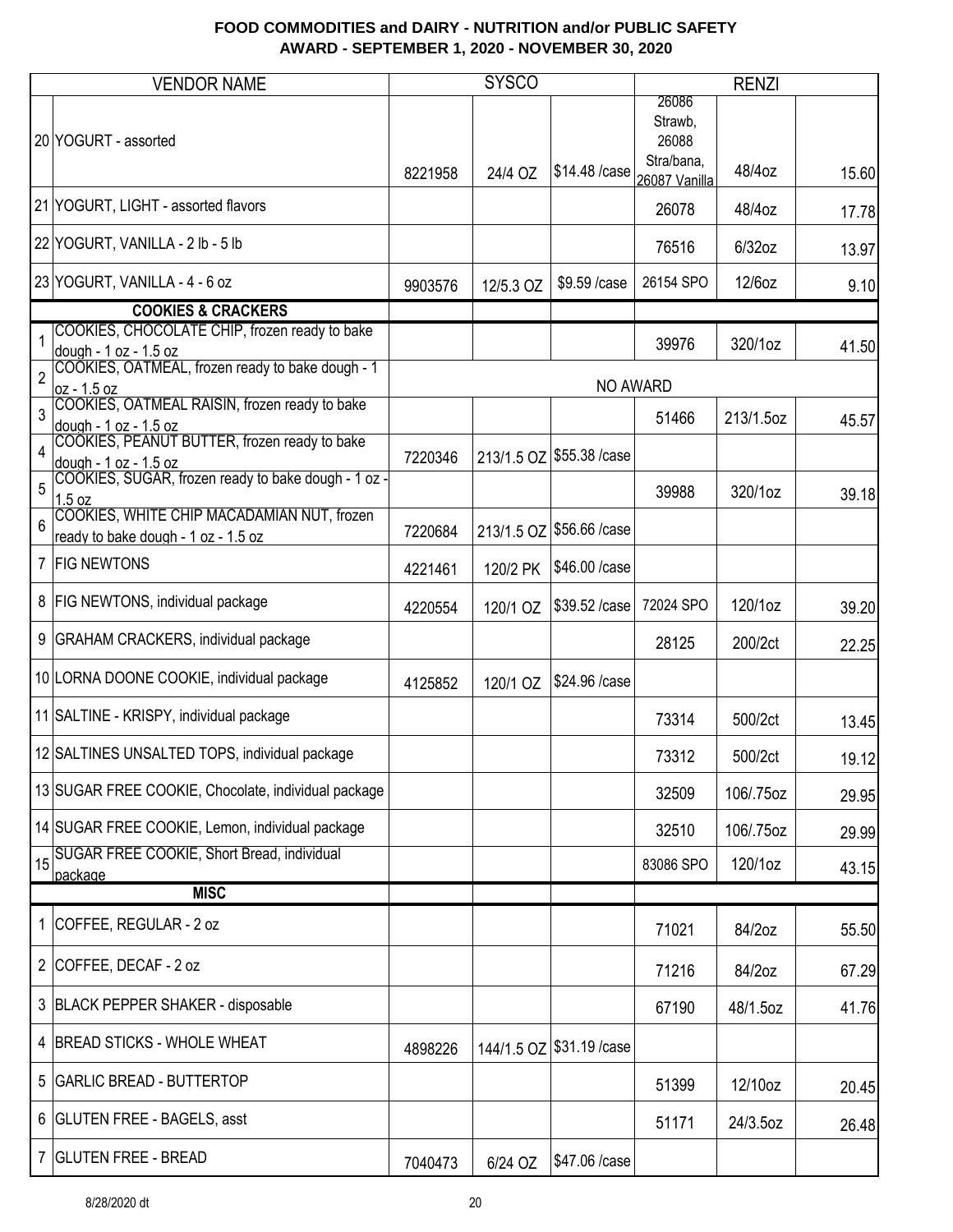|                | <b>VENDOR NAME</b>                      |         | <b>SYSCO</b> |                 |                        | <b>RENZI</b> |       |
|----------------|-----------------------------------------|---------|--------------|-----------------|------------------------|--------------|-------|
|                | 8 GLUTEN FREE - FROZEN SHERBERT, asst   |         |              |                 | 93577, 93578,<br>93580 | 96/4oz SPO   | 33.15 |
|                | 9 GLUTEN FREE - MUFFINS, asst           |         |              |                 | 51170 Blueb            | 36/3oz       | 41.89 |
|                | 10 HAMBURGER ROLL                       | 124636  | 10/12 CT     | \$35.61 /case   |                        |              |       |
|                | 11 HOT DOG ROLL                         | 2496451 | 12/12 CT     | \$35.97 / case  |                        |              |       |
|                | 12 KOSHER - BREAD                       | 2492199 | 10/36 OZ     | \$37.77 / case  |                        |              |       |
|                | 13 KOSHER - CHOW MEIN DINNER            |         |              | NO AWARD        |                        |              |       |
|                | 14 KOSHER - CHICKEN DINNER              | 5572989 | 6/13.5OZ     | \$39.00 / case  |                        |              |       |
|                | 15 KOSHER - CHICKEN LEG DINNER          |         |              | NO AWARD        |                        |              |       |
|                | 16 KOSHER - COLD CUTS                   |         |              |                 | NO AWARD               |              |       |
|                | 17 KOSHER - FISH DINNER                 |         |              | NO AWARD        |                        |              |       |
|                | 18 KOSHER - POT ROAST DINNER            |         |              | <b>NO AWARD</b> |                        |              |       |
|                | 19 KOSHER - SALISBURY STEAK DINNER      |         |              |                 | NO AWARD               |              |       |
|                | 20 KOSHER - SLICED CHEESE               | 6697882 | 4/5 LB       | \$64.04 /case   |                        |              |       |
|                | 21 KOSHER - SPAGHETTI & MEATBALL DINNER | 5574410 | 6/13 OZ      | \$38.83 /case   |                        |              |       |
|                | 22 KOSHER - TURKEY DINNER               | 5735756 | 6/12 OZ      | \$38.86 /case   |                        |              |       |
|                | 23 READY MADE BISCUITS - 3"             |         |              |                 | 36832                  | 100/2oz      | 25.68 |
|                | 24 READY MADE BISCUITS - 2"             |         |              |                 | 36843                  | 105/2"       | 20.45 |
|                | 25 SALT SHAKER - disposable             |         |              |                 | 67189                  | 48/4oz       | 11.40 |
|                | 26 SPRAY COATING (pan)                  |         |              |                 | 66424                  | 6/17oz       | 17.97 |
|                | 27 TORTILLA CHIPS                       |         |              |                 | 60054                  | 3/2#         | 9.99  |
|                | 28 TORTILLA SHELLS                      |         |              |                 | 60052                  | 200/5.25"    | 12.04 |
|                | <b>MILK</b>                             |         |              |                 |                        |              |       |
|                | 1 WHOLE MILK - gal                      | 7132587 | 4/128OZ      | \$20.46 /case   |                        |              |       |
|                | 2 WHOLE MILK - 1/2 gal                  | 2557460 | 6/.5GAL      | \$15.44 /case   |                        |              |       |
|                | 3 WHOLE MILK - 8 oz                     | 6300495 | 24/8 OZ      | \$12.61 /case   |                        |              |       |
|                | 4 SKIM MILK - 1/2 gal                   | 2543767 | 12/1 QT      | \$14.76 / case  |                        |              |       |
| 5              | SKIM MILK - 8 oz                        | 7167497 | 24/.5 PT     | \$11.86 /case   |                        |              |       |
|                | $6$ 2% MILK - 8 oz                      | 6300479 | 24/8 OZ      | \$12.21 / case  |                        |              |       |
| $\overline{7}$ | 1% MILK - 1/2 gal                       |         |              |                 | NO AWARD               |              |       |
| 8              | 1% MILK - 8 oz                          | 6355871 | 18/80Z       | \$20.35 /case   |                        |              |       |
|                | 9 CHOCOLATE MILK - 1% - 8 oz            | 6355857 | 18/80Z       | \$20.56 /case   |                        |              |       |